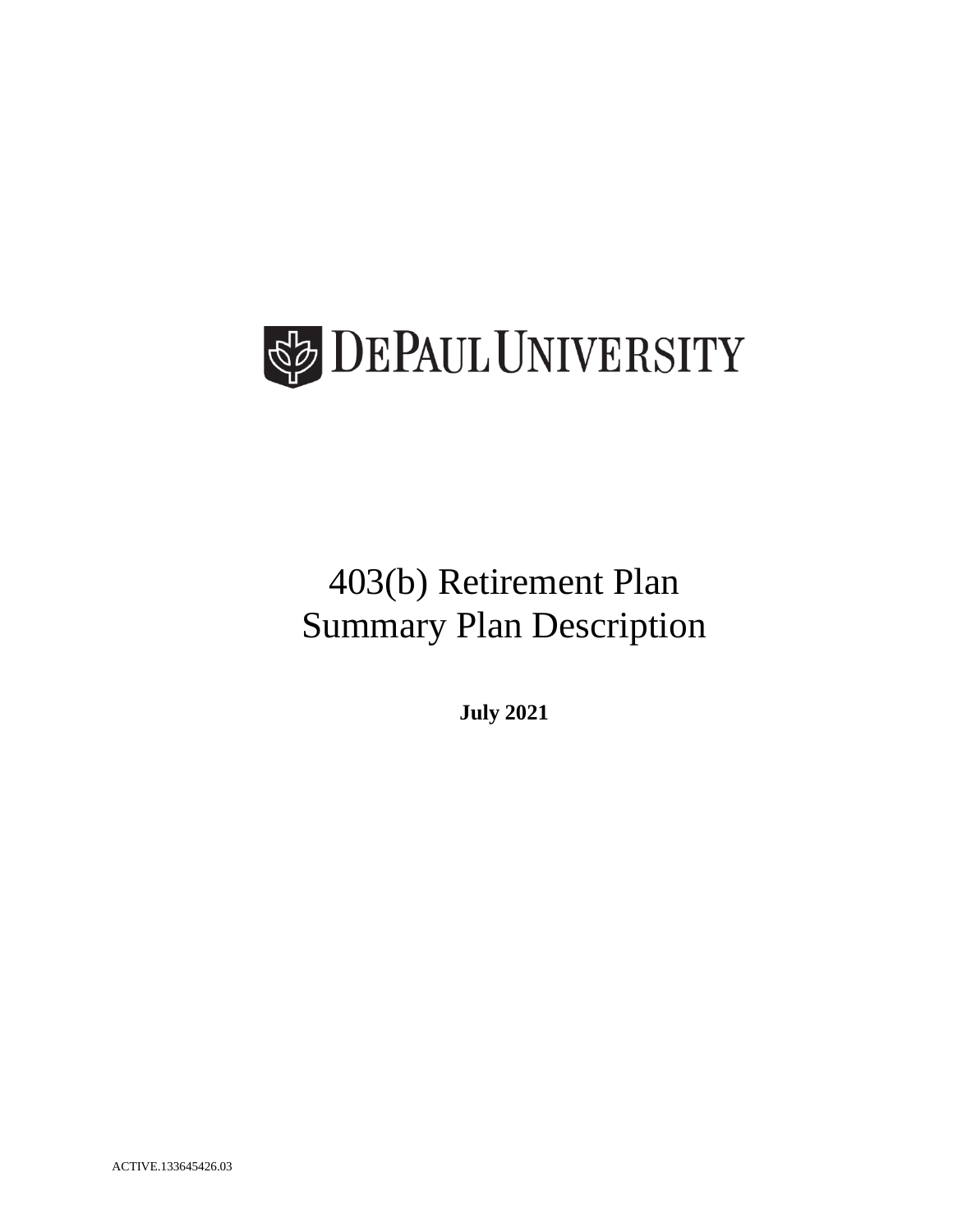| SECTION I: ELIGIBILITY FOR PARTICIPATION - EMPLOYEES WHO CAN MAKE 403(B)                 |             |
|------------------------------------------------------------------------------------------|-------------|
|                                                                                          |             |
|                                                                                          |             |
| Deferrals by Employees Who Are Rehired and Have Previously Received Plan Distributions 6 |             |
|                                                                                          |             |
|                                                                                          |             |
| Continuation of Matching Contributions in the Event the IRS Salary Deferral Maximum is   |             |
|                                                                                          |             |
|                                                                                          |             |
|                                                                                          |             |
|                                                                                          |             |
| Short-Term Disability.                                                                   | $\mathbf Q$ |
| SECTION VII: ALLOCATE PLAN ACCUMULATIONS AMONG A VARIETY OF                              |             |
|                                                                                          |             |
|                                                                                          |             |
|                                                                                          |             |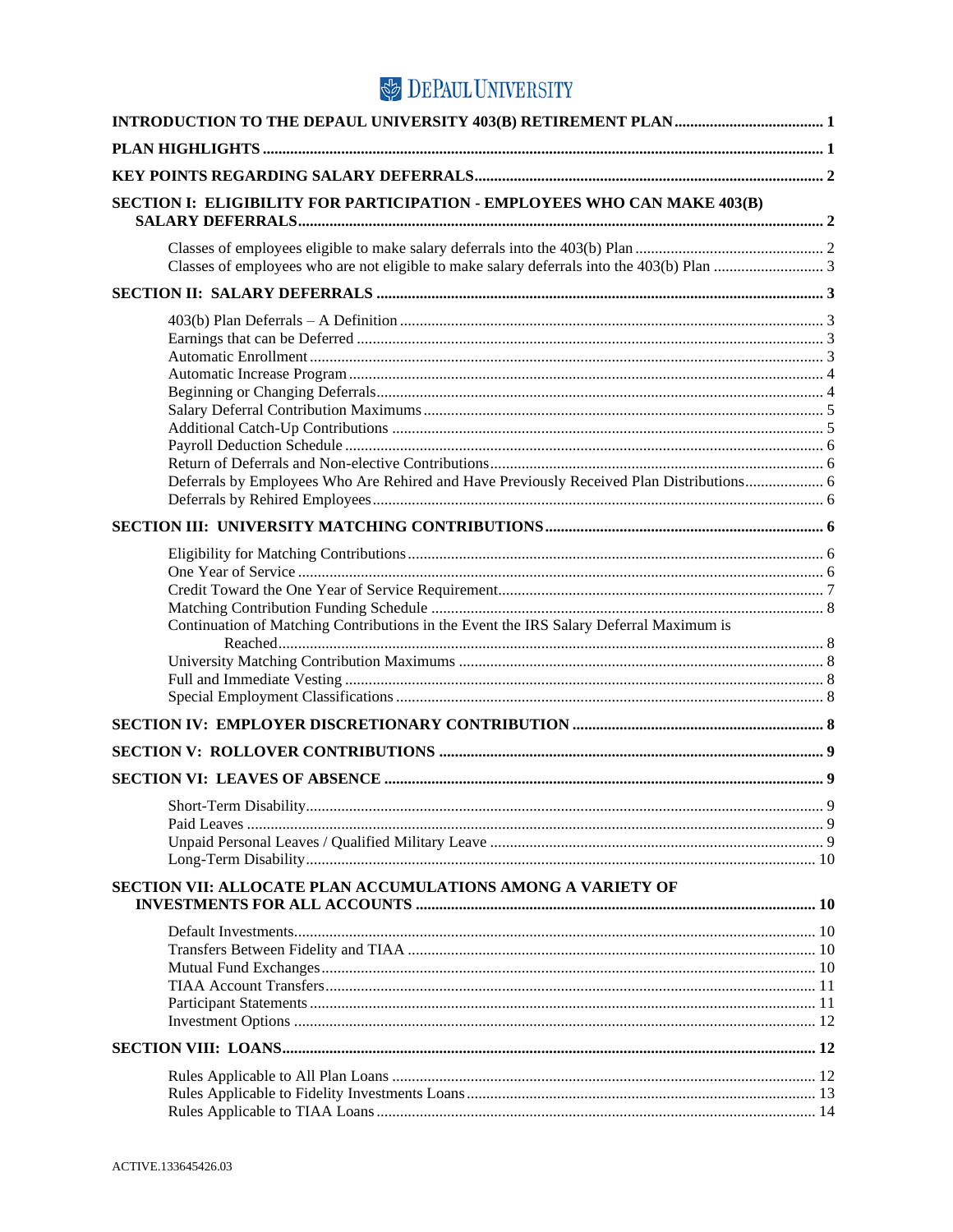| SECTION IX: WITHDRAWING ACCUMULATED FUNDS WHILE STILL EMPLOYED 15 |  |
|-------------------------------------------------------------------|--|
|                                                                   |  |
|                                                                   |  |
|                                                                   |  |
|                                                                   |  |
|                                                                   |  |
|                                                                   |  |
|                                                                   |  |
|                                                                   |  |
|                                                                   |  |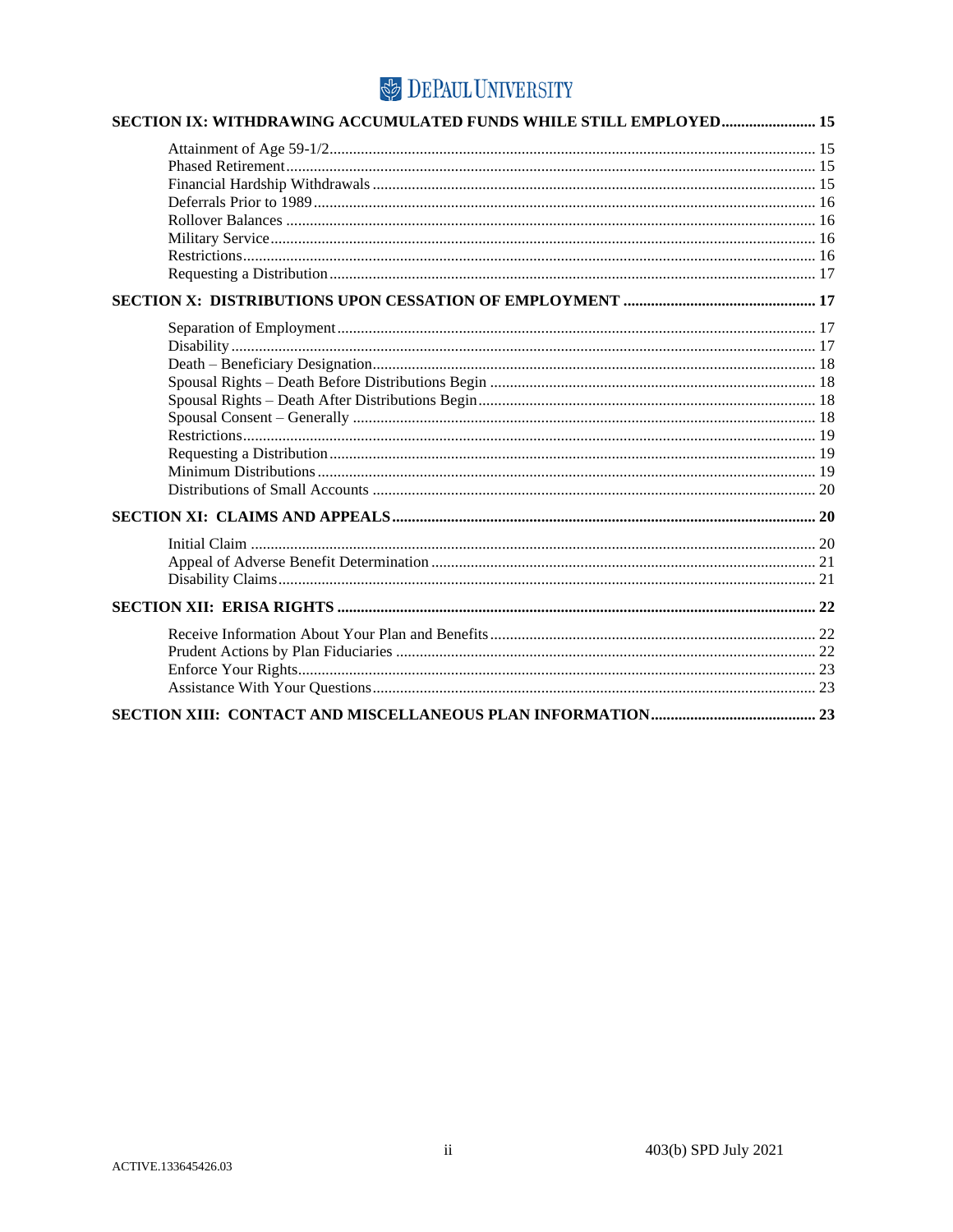### <span id="page-3-0"></span>403(b) Retirement Plan - Summary Plan Description

### *Introduction to the DePaul University 403(b) Retirement Plan*

The DePaul University 403(b) Retirement Plan (the "Plan" or the "403(b) Plan") was amended and restated as of January 1, 2016. The Plan is a defined contribution tax-deferred retirement plan that is governed by Section 403(b) of the Internal Revenue Code (the "Code") and is intended to comply with the Employee Retirement Income Security Act of 1974, as amended ("ERISA"). The purpose of the Plan is to provide faculty and staff of DePaul University (the "University") with the opportunity to accumulate a source of tax-deferred retirement savings.

This document is called a Summary Plan Description (the "SPD") and contains a summary of your rights and benefits under the Plan, as fully detailed in the official Plan document. The SPD is not meant to interpret, extend or change the Plan document in any way. The official Plan document, as in effect at the relevant time, will govern in the event of any discrepancy between this SPD and the actual provisions of the Plan.

The information set forth in this SPD describes the major aspects of the Plan in effect as of the date of the SPD. Any questions concerning your rights under the Plan must be resolved by reference to the Plan document as in effect at the relevant time. In other words, you may need to refer to a prior or future version of the Plan document and this SPD to determine your rights or benefits under the Plan with respect to prior or future periods.

A copy of your Plan is on file at the Benefits Department of the Office of Human Resources (the "Benefits Department"), and you, your beneficiaries, or your legal representatives may read it during normal office hours or you may request a copy. If you have any questions regarding either the Plan or this SPD, you should contact the Benefits Department. Contact information is in Section XIII of this SPD.

Neither the Plan, nor this SPD, is a contract of employment between the University and its employees. The University intends that the Plan shall continue to be maintained indefinitely for the above purposes, subject always, however, to the rights reserved by the Board of Directors (the "Board") of the University and the 403(b) Investment and Plan Administrative Committee (the "403(b) Committee"), to amend and terminate the Plan in accordance with the Plan provisions.

### *Plan Highlights*

- <span id="page-3-1"></span>• *Participation*: In general, most regular staff and faculty employees may participate in the Plan (see Section I: *Eligibility for Participation*). Certain classes of employees are not eligible to participate in the Plan, as described in Section I of this SPD.
- *Deferrals*: Participants may elect to defer a percentage (up to 100%) of their earned eligible compensation to the Plan on a pre-tax basis, subject to the maximum contribution limits set forth by the IRS each year. No after-tax contributions may be made to the Plan.
- *Investment Options*: Participants may direct the investment of these contributions, and any applicable University matching contributions, under the Plan. Historically, there have been two fund sponsors, Fidelity Investments and TIAA (the "investment company" or, collectively, the "investment companies") for investment options. Effective October 1, 2017, the funding vehicles made available through TIAA were limited to only participants who already maintained an account through TIAA as of that date. In addition, effective July 16, 2021, no Plan contributions associated with pay dates after July 16, 2021, may be made to TIAA investments, and no transfers from Fidelity to TIAA funding vehicles will be allowed after that date.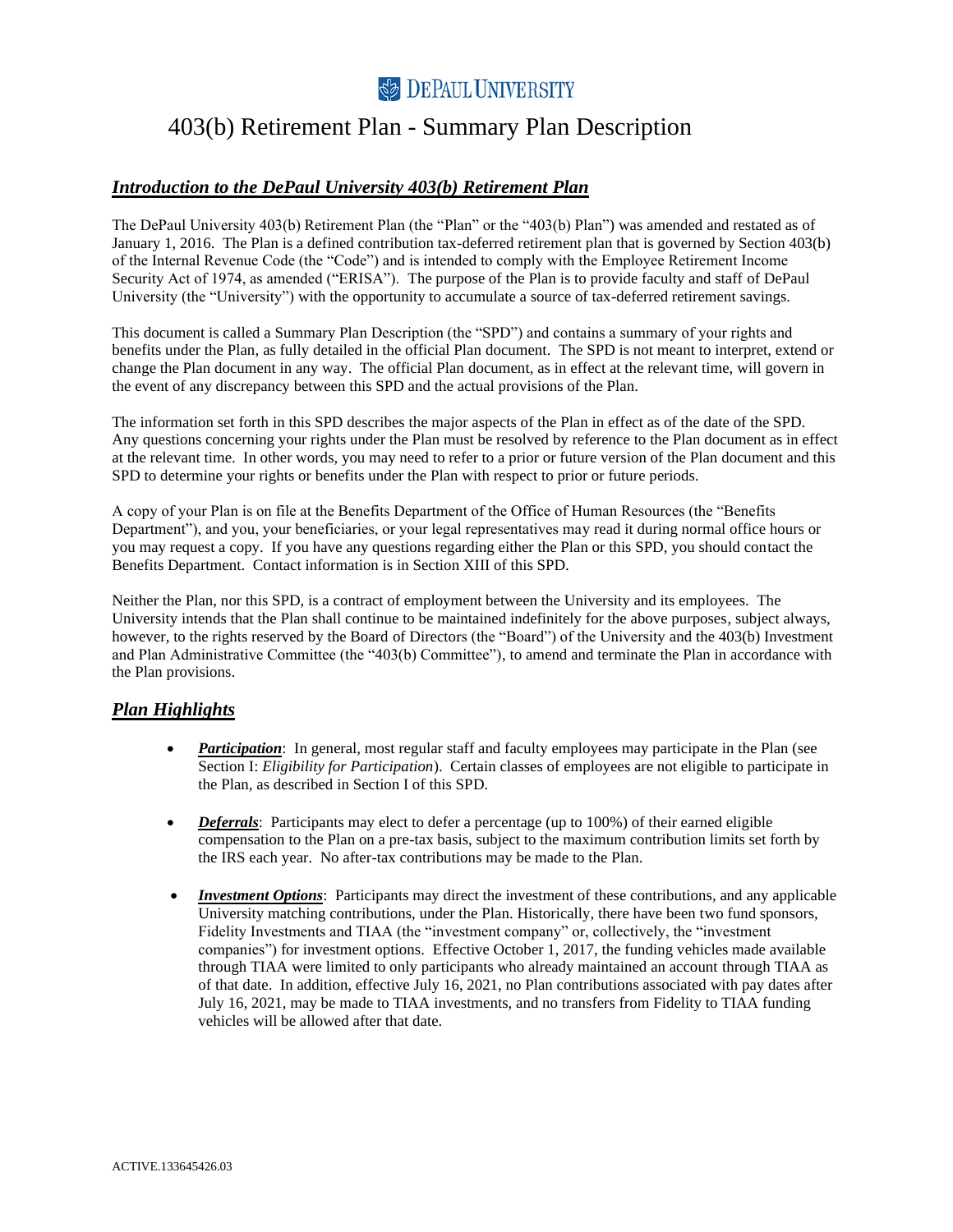- *Matching*: Employees who meet the match eligibility requirements (as described in Section III of this SPD) and contribute at least 5% of their earned eligible compensation to the Plan will receive a University matching contribution of 5% of their earned eligible compensation.<sup>1</sup>
- *Vesting*: Salary deferrals, matching contributions, and rollover contributions are fully and immediately vested. That is, 100% of the contributions and related earnings are fully owned by the participant and none are forfeited to the University if the employee terminates employment.

### *Key Points Regarding Salary Deferrals*

- <span id="page-4-0"></span>• Amounts deferred are not taxed (for state and federal income tax purposes) until they are withdrawn from the Plan. Participants may not make contributions to the Plan on an after-tax basis.
- Investment earnings related to the deferrals accumulate tax-free and are only taxed when withdrawn from the Plan.
- The Internal Revenue Service prohibits amounts contributed to the Plan to be distributed to employees unless an IRS-defined triggering event occurs, such as separation from employment, disability, severe financial hardship, attainment of age 59½ or death (see Sections IX and X of this SPD).
- <span id="page-4-1"></span>• With few exceptions, distributions taken from the Plan prior to age  $59\frac{1}{2}$  are subject to a 10% penalty tax as well as normal state and federal income taxes.

### **Section I: Eligibility for Participation - Employees Who Can Make 403(b) Salary Deferrals**

This Section I describes the classifications of employees who are eligible to participate in the Plan. Employees who are eligible to make salary deferrals into the Plan may also be eligible to receive the University matching contribution. The requirements for eligibility for matching contributions are described in Section III.

#### *Classes of employees eligible to make salary deferrals into the 403(b) Plan:*

- <span id="page-4-2"></span>• Full-time Faculty: Faculty members who are classified as full-time and are under contract or letter of appointment issued by the Office of the Provost. This classification also includes a grandfathered group of faculty designated as Instructional Associates, as well as faculty members in the University's phased retirement program.
- Full-time Staff: Administrative employees who are classified as full-time.
- Part-time Faculty: Faculty members who are not classified as full-time and are not under contract or letter of appointment issued by the Office of the Provost.
- Part-time Staff: Administrative employees who are not classified as full-time in their primary job.
- Union Employees: Employees who are covered under a collective bargaining agreement, such as Janitors and Trades, are eligible to make salary deferrals, but are not eligible to receive University matching contributions or employer discretionary contributions under the Plan.

<sup>&</sup>lt;sup>1</sup> Prior to October 1, 2020, the matching contribution rate was 10% of earned eligible compensation for eligible employees who contributed at least 5% of their earned eligible compensation to the Plan.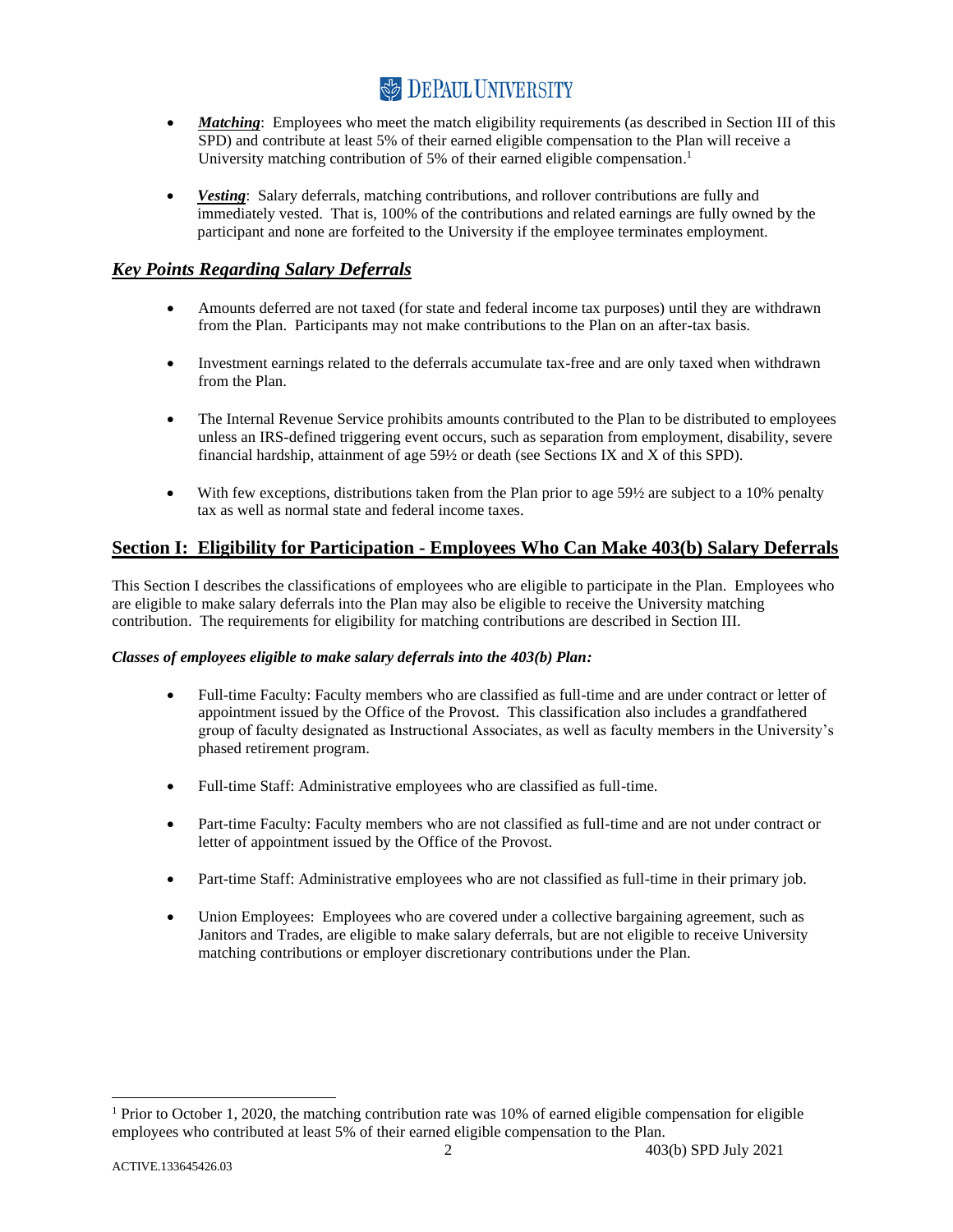#### *Classes of employees who are not eligible to make salary deferrals into the 403(b) Plan:*

- <span id="page-5-0"></span>• Student Workers: Employees who are hired through the Career Center and whose work is incidental to their educational program at the University. They are exempt from FICA taxation while employed and attending classes on a full-time basis.
- Leased Employees: Individuals who are paid through an agency or third party and who are engaged by the University on a temporary basis.
- <span id="page-5-2"></span><span id="page-5-1"></span>• Independent Contractors: Individuals who are not employed by the University, but who are providing services to the University pursuant to an agreement. If an independent contractor is later classified as an eligible employee, he or she will be considered an eligible employee prospectively from the date of the reclassification, regardless of whether the reclassification is retroactive or prospective.

### **Section II: Salary Deferrals**

#### *403(b) Plan Deferrals – A Definition*

Employees may defer part of their salary into the Plan through payroll deduction instead of receiving it as cash compensation. When an employee makes such a contribution into the Plan, the taxation on the amount of the contribution is deferred. Accumulations in the Plan, including investment earnings, are taxed only when withdrawn, based on the federal and state tax rate in effect for the individual at the time of withdrawal.

#### *Earnings that can be Deferred*

Employees may defer a portion of their eligible earnings as defined below, up to the IRS-defined annual maximum.

<span id="page-5-3"></span>

| <b>Employee Classification</b>                    | <b>Eligible Compensation</b>                       | <b>Example of Non-Eligible Earnings</b>                                                                   |
|---------------------------------------------------|----------------------------------------------------|-----------------------------------------------------------------------------------------------------------|
| <b>Full-time Faculty</b>                          | <b>Annual Contract Salary</b>                      | Special stipends for administrative work,<br>additional courses, chair appointments or<br>summer teaching |
| <b>Full-time Staff</b>                            | Annual or Contract Salary or Base<br>Pay           | Payments for teaching additional courses,<br>overtime, administrative work or summer<br>assignments       |
| Part-time Faculty                                 | Pay for Courses Taught                             | Overtime pay                                                                                              |
| Part-time Staff                                   | Pay for Hours Worked                               | Overtime pay                                                                                              |
| Combined Part-time Staff and<br>Part-time Faculty | Pay for Courses Taught and Pay for<br>Hours Worked | Overtime pay                                                                                              |

A participant's eligible earnings include any differential wage payments that are made due to active military service for a period of at least 30 days. In the event that a participant receives a lump-sum merit increase to his or her salary, eligible earnings will be adjusted to take into account the lump-sum increase. Eligible earnings do not include severance payments or cash payments for accrued and unused vacation.

A participant's eligible earnings are limited by the IRS each year. This limit is \$290,000 in 2021. The eligible earnings limit may increase in future years.

#### <span id="page-5-4"></span>*Automatic Enrollment*

Employees hired or rehired on or after January 1, 2016, who are eligible to make salary deferrals to the Plan will be automatically enrolled in the Plan to make salary deferrals at a contribution level of 5% if, within 60 days following their hire date, they do not elect otherwise. Generally, the first salary deferral contributions for an automaticallyenrolled Participant will be made in the first payroll period following the end of the 60-day period. Employees who are automatically enrolled in the Plan may change their deferral elections or cease participation in the Plan at any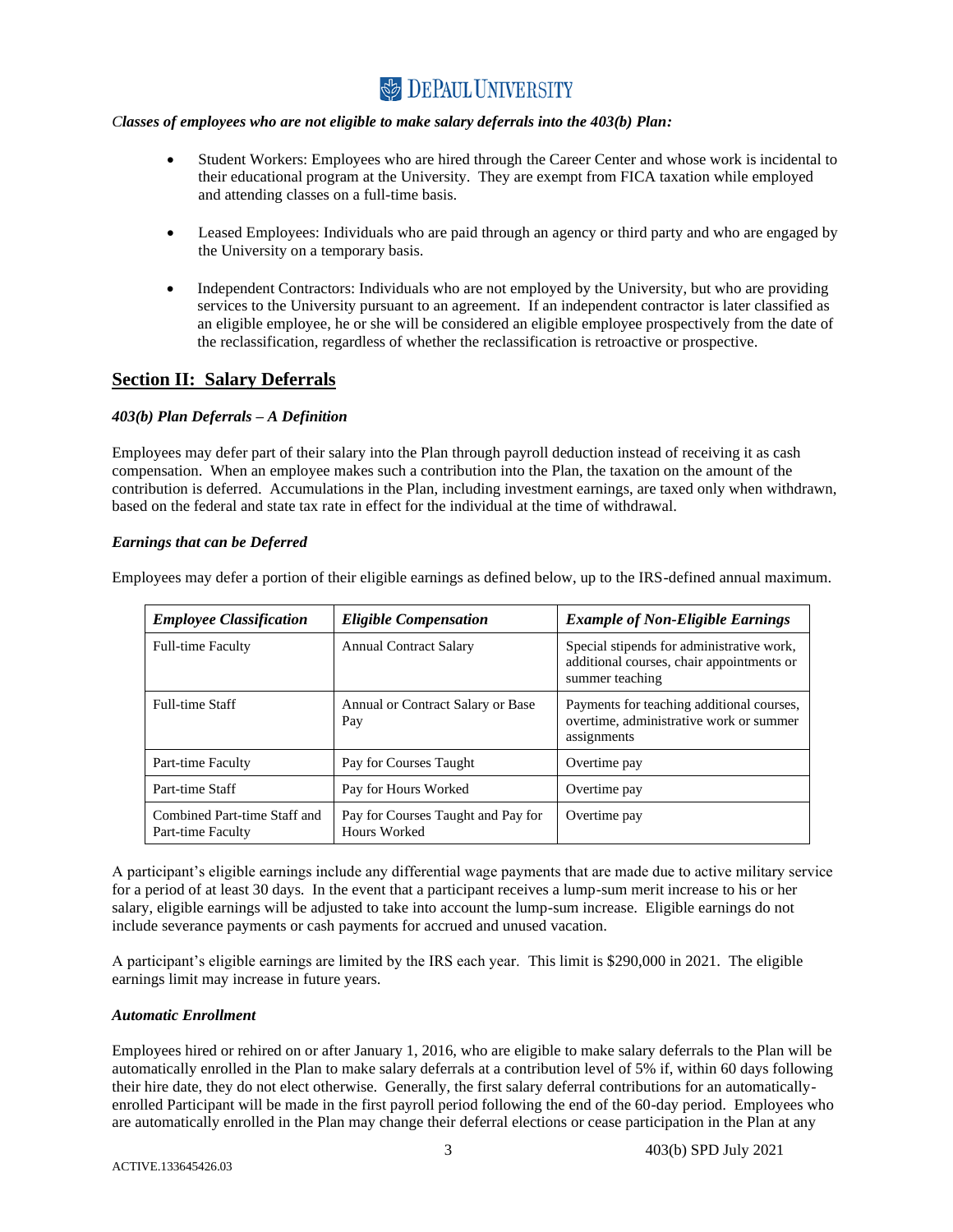time. If an employee is automatically enrolled in the Plan and does not make a valid fund sponsor designation and investment election, the employee's contributions will automatically be defaulted to Fidelity and invested in the appropriate Vanguard Target Retirement Fund based on date of birth.

#### <span id="page-6-0"></span>*Automatic Increase Program*

Effective January 1, 2019, participating employees deferring between 1% and 9% will be enrolled in a program where their deferral rate will increase by 1% in January of each Plan Year until they reach the target savings rate of 10% (the "Automatic Increase Program"). The specific pay date will be determined by the Plan Administrator or its designee. Participants will receive notice from Fidelity each year ahead of the impending increase and may opt out at any time, change the timing of the automatic increase, or change their savings rate by logging into [www.netbenefits.com/depaul](http://www.netbenefits.com/depaul) or calling Fidelity directly at (800) 343-0860. Generally, the automatic increase will not apply for any participating employee who (1) has a valid automatic increase on file within a reasonable time prior to the date of the increase, (2) opts out of the automatic increase on or after August 1 of the prior Plan Year, or (3) was automatically enrolled in the Plan during the last six months of the prior Plan Year.

Any current vendor allocation elections will remain in place as elected by the participant until they log into [www.netbenefits.com/depaul](http://www.netbenefits.com/depaul) or contact Fidelity at (800) 343-0860 to make a different fund sponsor election.

#### <span id="page-6-1"></span>*Beginning or Changing Deferrals*

There are three steps to enrolling in the Plan (unless you are automatically enrolled as described above) or changing an election under the Plan (including to stop salary deferral contributions that are made as a result of automatic enrollment or changing automatic annual deferral increases):

#### **Step 1: Elect your Deferral Rate and Fund Sponsor.**

To enroll or change your contribution election (including stopping your salary deferral contributions if you are automatically enrolled in the Plan, and altering your Automatic Increase Program election), you can access the online election process by logging into the Retirement Savings Website at [www.netbenefits.com/depaul.](http://www.netbenefits.com/depaul) A detailed Enrollment Guide is available on the 403(b) page of the Human Resources website: [http://go.depaul.edu/403b.](http://offices.depaul.edu/human-resources/benefits/403b-retirement/Pages/default.aspx)

You will need to indicate the percentage of your eligible earnings that you want to contribute to the Plan as elective deferrals, as well as specify the percentage of your elective deferrals that you want directed to each of the two available investment companies (Fidelity Investments and TIAA). Please note, effective October 1, 2017, Fidelity Investments is the only investment company available for new enrollments to the Plan. Participants who had an account balance at TIAA on October 1, 2017, were permitted to continue to allocate their deferrals and any matching contributions to TIAA, and transfer balances between Fidelity and TIAA as long as they maintained a Plan account balance at TIAA. However, effective July 16, 2021, no new Plan contributions may be allocated to TIAA investments and no account balances may be transferred from Fidelity to TIAA after that date.

Eligible employees may begin, waive or change salary deferrals at any time, and make changes to the Automatic Increase Program at any time through the Retirement Savings Website, [www.netbenefits.com/depaul.](http://www.netbenefits.com/depaul) Your election generally will be effective for the payroll period following your election, or as soon as administratively feasible after that date, in accordance with Plan procedures and subject to payroll schedules. For example, elections may be made bi-weekly, up until the Friday prior to a paycheck. For more details on how to enroll and/or change your 403(b) contribution election using the on-line process, visit [http://go.depaul.edu/403b.](http://offices.depaul.edu/human-resources/benefits/403b-retirement/Pages/default.aspx)

#### **Step 2: Make your Investment Elections and Beneficiary Designation.**

Visit the applicable fund sponsor (Fidelity Investments and/or TIAA) website to set up an account, select the investments into which future contributions will be made, and designate beneficiaries. Existing assets can also be reallocated among funds on the investment companies' websites (for additional information and default investment elections, see Section VII of this SPD).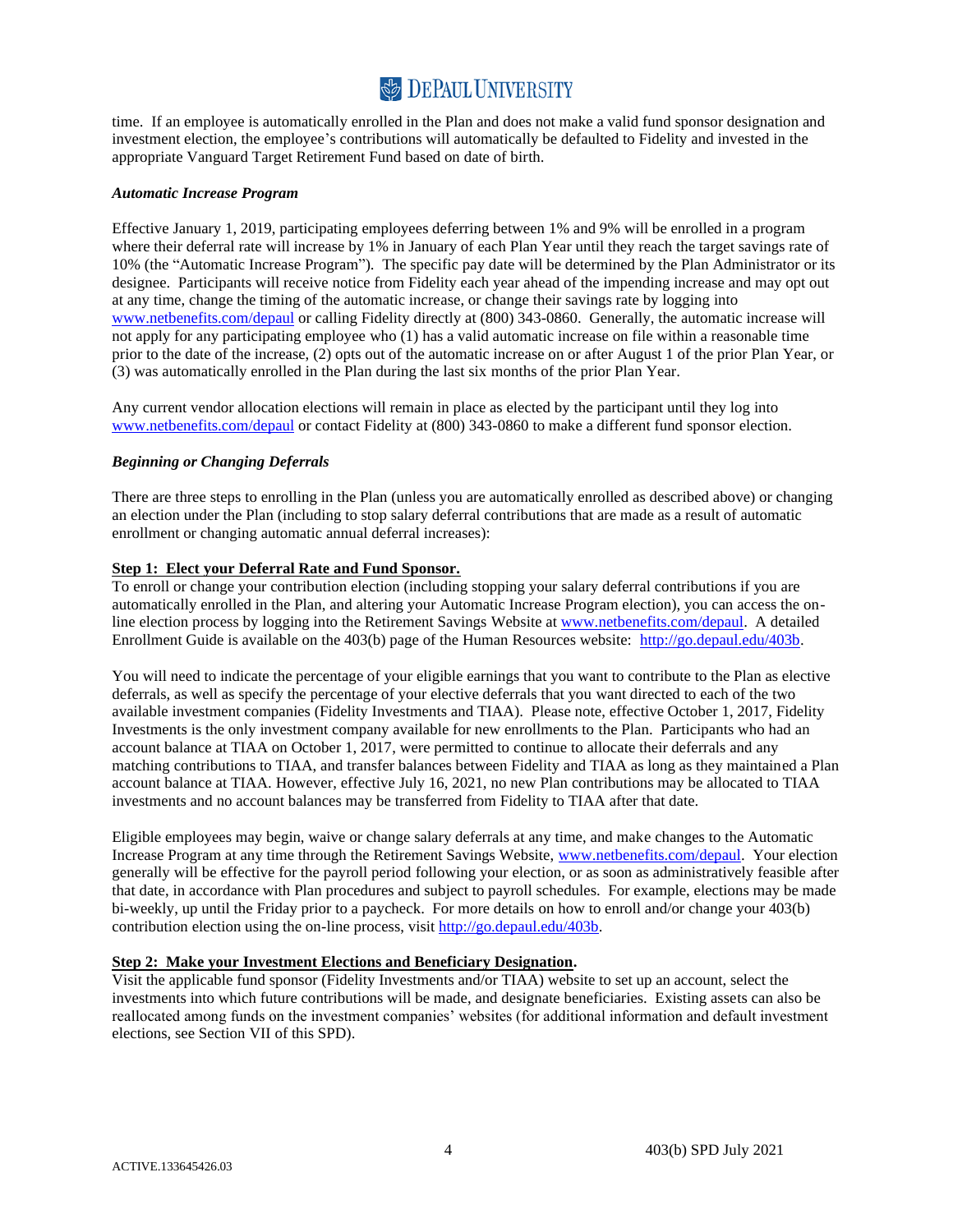

#### Fidelity Investments

Fidelity Investments' investment election process is available online at [www.netbenefits.com/depaul.](https://nb.fidelity.com/public/nb/depaul/home) You will need the DePaul University Plan ID: **62919** and your Social Security Number. Provide your basic information, along with the selection of your investment allocation. For assistance, call Fidelity at (800) 343-0860.

Employees who fail to make an investment election will automatically be defaulted to the appropriate Vanguard Target Retirement Fund based on date of birth, until the employee contacts Fidelity to make an election. This default will be used for salary deferrals as well as University matching contributions, if applicable.

### TIAA

TIAA's investment election process, for those participants who maintained an account with TIAA on or before July 16, 2021, is available online at [http://www.TIAA.org.](http://www.tiaa.org/) For assistance, call TIAA at (800) 842-2776.

### **Step 3: Verify your deductions on your paystub.**

It is the responsibility of the employee to verify their new election and confirm the new deduction amount on the applicable paycheck stub (accessible on-line by logging into [http://myHR.depaul.edu\)](http://myhr.depaul.edu/). Under the Before-Tax Deductions section, your deferral amount is shown as "403(b) Employee Contribution". Under the Employer Paid Benefits section, the matching contribution (if applicable) is shown as "403(b) University Contribution".

If you have questions or concerns regarding the deferral amount or the associated match (the match is described in Section III of this SPD), contact the Benefits Department as soon as possible.

**Employees Who Do Not Have Computer Access:** Eligible employees who do not regularly use a computer as an integral part of their duties may enroll in the Plan or change contribution elections under the Plan using a Contribution Election Form. You may obtain a Contribution Election Form and confirm the timing of your election by contacting the Benefits Department at (312) 362-8232. Note: If you use the Contribution Election Form to change your contribution election, your election must be submitted two weeks prior to the paycheck date on which you wish your change to be effective.

#### <span id="page-7-0"></span>*Salary Deferral Contribution Maximums*

The Code imposes a calendar year limit on the amount an employee can defer into the Plan. For example, in 2021, this limit is \$19,500. The IRS dollar limit may increase in future years. No more than 100% of your earned eligible compensation (after any required benefit deductions) can be deferred in any payroll period.

Important: For employees who deferred pre-tax amounts to another 403(b) plan or 401(k) plan, other than the University's Plan during the same calendar year, the total of all employee deferrals to all plans cannot exceed the above-mentioned limit. If you defer more than this amount in a calendar year, you will be subject to a return of the excess amount, state and federal income tax on the returned amount, and possible penalties imposed by the IRS. *It is the employee's responsibility to ensure that the deferral maximum is not exceeded if contributions are made to more than one plan in a calendar year.* If you have deferred salary into more than one retirement plan in the calendar year, it is important that you contact the Benefits Department to inform them of the amount you deferred into other plans.

#### <span id="page-7-1"></span>*Additional Catch-Up Contributions*

In addition to the above mentioned employee contribution limit, there is a special catch-up contribution available for employees who are age 50 or older. If you will be at least age 50 by the end of the Plan Year (which is the same as the calendar year), and you are already contributing the IRS maximum to the Plan, you will be eligible to make an additional pre-tax contribution to the Plan (referred to an "age 50 catch-up contribution"). In 2021, the maximum age 50 catch-up contribution is \$6,500. The catch-up contribution limit may increase in future years.

If you have contributed the IRS maximum amount for the Plan Year as elective contributions and you are eligible to make age 50 catch-up contributions, these additional catch-up contributions will be deducted from your pay automatically at the same percentage you specified for your elective contributions, unless you either affirmatively elect not to make any catch-up contributions to the Plan, or you affirmatively elect a different contribution amount for catch-up contributions.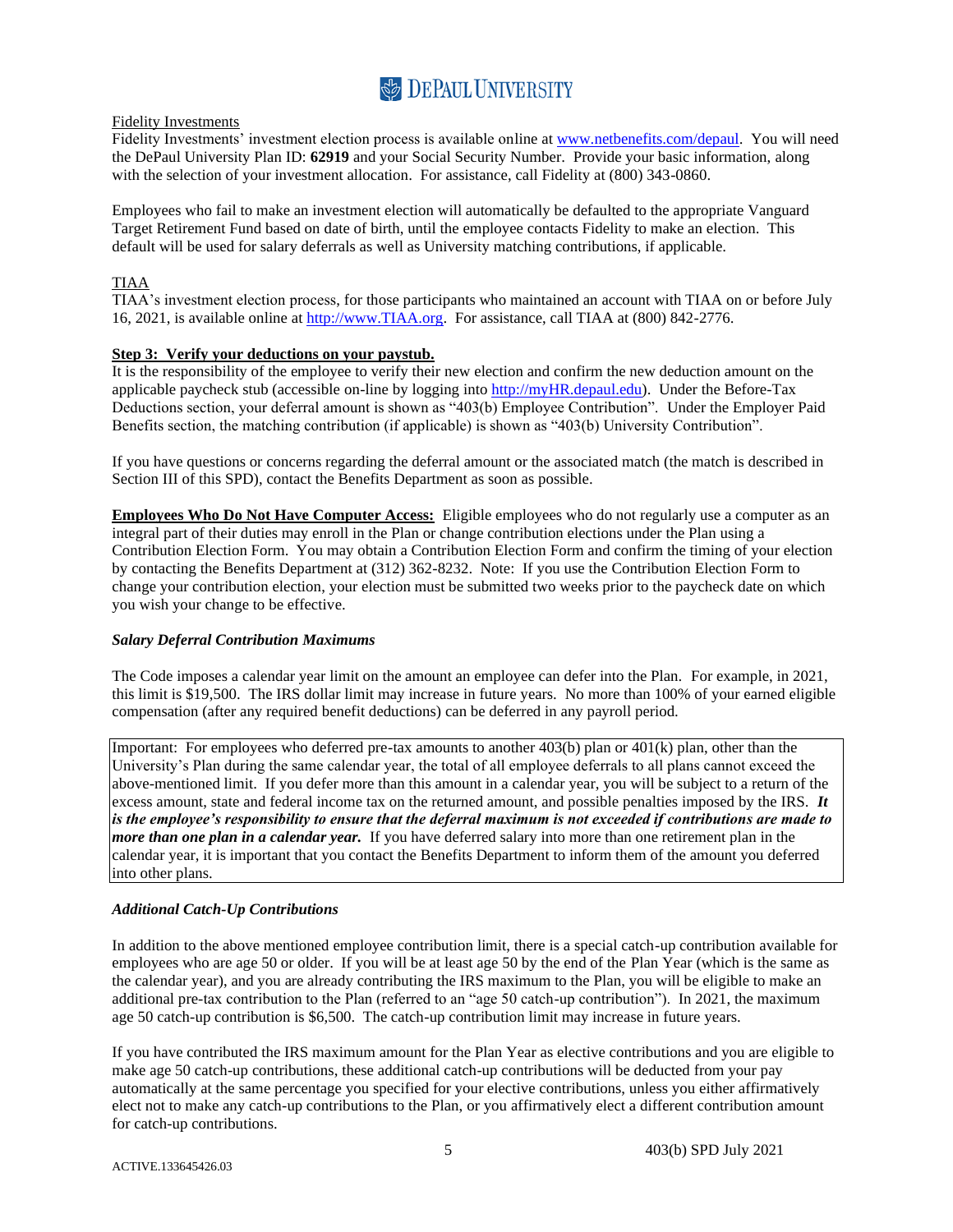Employees who wish to change the amount of catch-up contributions will find a calculator and election instructions on the HR website, [go.depaul.edu/403b.](http://offices.depaul.edu/human-resources/benefits/403b-retirement/Pages/default.aspx) Catch-up contribution elections may be made through the Retirement Savings Website at [www.netbenefits.com/depaul](http://www.netbenefits.com/depaul) or by submitting a Contribution Election Form, if you are an employee who does not use a computer as an integral part of your job duties.

If you have questions, need to obtain a Contribution Election Form, or need assistance with the on-line process, contact the Benefits Department.

#### <span id="page-8-0"></span>*Payroll Deduction Schedule*

Eligible employees may begin making deferrals as soon as administratively practicable following their employment start date. Contributions to the Plan are deducted from every regular paycheck, and may continue for as long as an individual remains an eligible employee and receives eligible compensation from the University.

Salary deferral contributions will be deposited in the participant's elective deferral account, on a payroll-by-payroll basis, as soon as administratively feasible, but no later than 15 business days following the end of the month in which such amounts are withheld from the participant's paycheck.

#### <span id="page-8-1"></span>*Return of Deferrals and Non-elective Contributions*

Note that, under certain circumstances, salary deferrals may need to be returned or additional University nonelective contributions may need to be made to certain participant accounts to meet mandatory non-discrimination requirements.

#### <span id="page-8-2"></span>*Deferrals by Employees Who Are Rehired and Have Previously Received Plan Distributions*

Subject to any restrictions by the investment companies, an eligible employee who returns to employment as an eligible employee following a separation and who is currently receiving a distribution from the Plan may continue to receive benefits and also elect to again participate in the Plan upon his or her rehire.

#### <span id="page-8-3"></span>*Deferrals by Rehired Employees*

An employee who terminates from the University and is rehired as an employee eligible to make salary deferrals may restart deferrals as of the first payroll period following rehire. If the employee does not make a new contribution election, the employee will be automatically enrolled to make salary deferral contributions to the Plan as described in "Automatic Enrollment" above.

### **Section III: University Matching Contributions**

#### *Eligibility for Matching Contributions*

To be eligible to receive a University matching contribution for any payroll period, a participant must have:

- <span id="page-8-5"></span><span id="page-8-4"></span>• Completed one year of service as defined below,
- Attained age 21, and
- Elected a salary deferral into the Plan of at least 5% for that payroll period.

The University 5% matching contribution will be allocated to the Participant's account beginning the first day of the month following the satisfaction of the criteria described above, or as soon as administratively feasible after that date, in accordance with Plan procedures.

Employees that are covered under a collective bargaining agreement may make salary deferrals into the Plan, but are not eligible to receive the University matching contribution.

#### <span id="page-8-6"></span>*One Year of Service*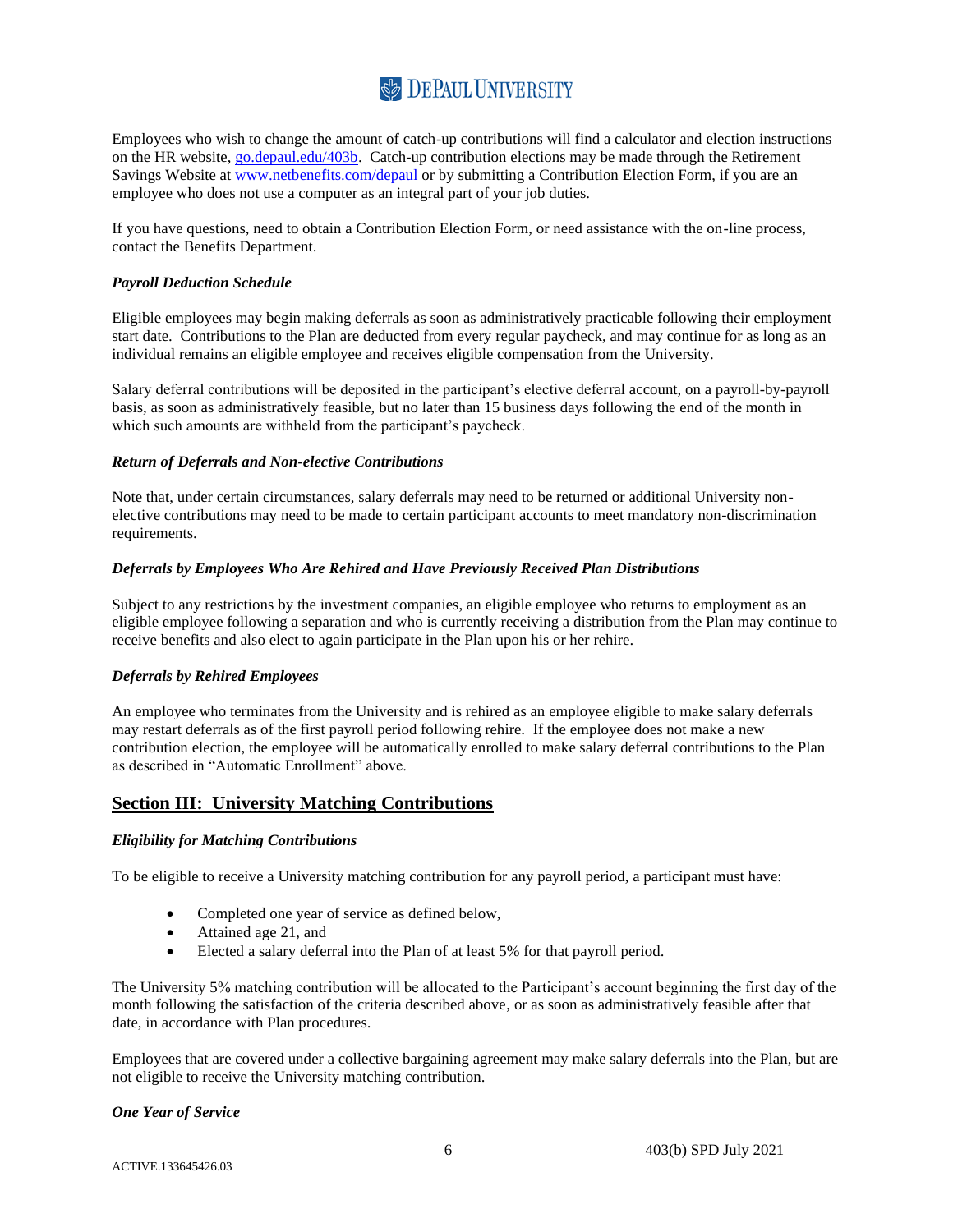#### Full-time faculty, full-time staff, salaried part-time staff

One year of service is measured on an elapsed time basis starting with the employee's date of employment and ending on each subsequent anniversary of that date. For full-time faculty who are hired for the beginning of an academic year, date of employment means July  $1<sup>st</sup>$ . If the faculty member begins teaching at the beginning of a different term, the date of employment is the first day of the term in which that individual is hired to teach. For all other faculty, the date of employment means the actual date that such individual begins teaching. For full-time and salaried part-time staff employees, the date of employment is the first day upon which an employee completes an hour of service.

If a full-time employee (faculty or staff) or a salaried part-time staff employee terminates and is rehired within 12 months of the employee's original employment date, then the period of separation will be credited toward the one year of service. Additionally, time away from active employment due to an approved leave of absence will be credited toward the one year of service requirement (see Section VI of this SPD). If a full-time employee (faculty or staff) or a salaried part-time staff employee terminates within the first twelve months of employment and is rehired in a full-time capacity after the first anniversary of the employee's original employment date, that period of time worked will be aggregated with subsequent periods worked in measuring the one year of service requirement.

#### Hourly part-time staff

One year of service is measured from the date on which the employee first performs an hour of service. If an hourly part-time staff employee completes 1,000 hours of service in the 12-month period beginning on his or her employment date, then that person will be deemed to have completed one year of service. If an hourly part-time staff employee does not complete 1,000 hours of service in his or her first 12 months, then each subsequent 12 month period will be checked for the completion of 1,000 hours of service to determine if the one year of service requirement has been met. Hourly part-time staff employees are entitled to receive credit for each hour of service that is paid, or for which they are entitled to payment, for the performance of duties for the University.

#### Part-time faculty

One year of service is measured on an equivalency methodology to determine whether 1,000 hours of service were completed in the 12-month period beginning with his or her employment date (as defined above). If an equivalent of 1,000 hours is worked by the faculty member in his or her first 12 months of employment starting with the original employment date, then the one year of service requirement is deemed to be satisfied. If a part-time faculty member does not work the equivalent of 1,000 hours in his or her first 12 months, then each subsequent 12-month period will be checked for the completion of the equivalent of 1,000 hours to determine if the one year of service requirement has been met.

The equivalency is determined by the number of courses taught and is based on a percentage of what is considered full-time as determined by the University. For example, an employee whose service is measured using an equivalency method will be credited with a year of service if that employee teaches at least 54.9% of a full-time teaching load (1,000 hours/1,820 hours (the latter being the normal full-time hours at the University)). For additional information about the equivalency method, please contact the Benefits Department.

#### <span id="page-9-0"></span>*Credit Toward the One Year of Service Requirement*

#### Credit for Service at Another Post-Secondary Educational Institution

New full-time faculty and staff who were employed on a full-time basis at another post-secondary educational institution within 120 days prior to starting work at the University may have their prior continuous service credited toward the one-year service requirement for the University matching contribution. New employees wishing to take advantage of this provision must provide documentation regarding their former qualifying full-time employment, in accordance with the procedures established by the Plan Administrator. Contact the Benefits Department for more details.

#### Credit for Prior DePaul University Employment

Any employee who previously met the eligibility requirements for matching contributions, and who terminates employment and is later rehired as an eligible employee, will be eligible for the matching contributions on the first day of the month following reemployment (provided that such employee makes salary deferrals of at least 5% during the applicable pay period). If the terminated employee has not completed the one year of service requirement at the time of his termination and experiences five consecutive one-year breaks in service, the employee will be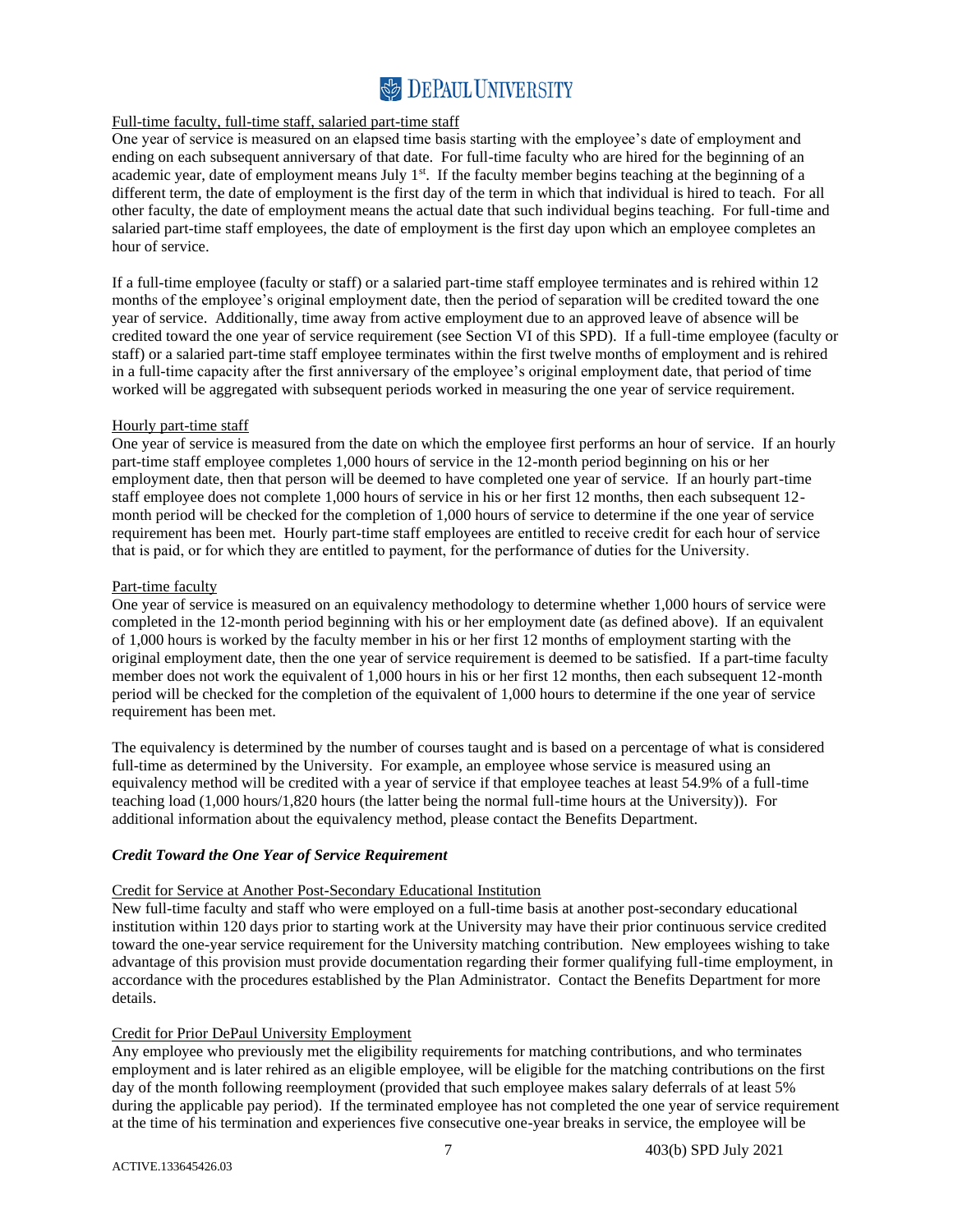required to complete the one year of service requirement at the time of his or her rehire to be eligible for matching contributions.

#### <span id="page-10-0"></span>*Matching Contribution Funding Schedule*

Matching contributions will be deposited in the eligible participant's account on a payroll-by-payroll basis, as soon as administratively feasible thereafter, but not less than annually, and may be deposited as soon as practicable following the close of the Plan Year (which is the same as the calendar year).

#### <span id="page-10-1"></span>*Continuation of Matching Contributions in the Event the IRS Salary Deferral Maximum is Reached*

If an employee who is match-eligible ceases to have salary deferrals made to the Plan solely because the employee has contributed the annual IRS maximum on employee deferrals for the Plan Year, the University may, in its discretion, continue making a matching contribution on his or her behalf to ensure that the employee receives the full match amount that would be provided if matching contributions were contributed to the Plan on an annual basis, provided that the employee does not elect to reduce his/her contribution rate below 5%. (The "full match amount" for the 2020 Plan Year generally was 5% of an employee's salary; however, for employees who contributed the annual IRS maximum on employee deferrals before October 1, 2020, the "full match amount" was 10% of the employee's salary.)

A participant's deferrals on earned eligible compensation are limited by the IRS each year. This limit is \$19,500 in 2021. The deferral limit may increase in future years.

#### <span id="page-10-2"></span>*University Matching Contribution Maximums*

The maximum University contribution is 5% of the employee's earned eligible compensation, up to the IRS annual compensation limit.<sup>2</sup> The limit is \$290,000 in 2021. There is also an overall maximum for all annual contributions to the Plan (employee deferrals plus University match). In 2021, this maximum is \$58,000. The IRS limits may increase in future years.

#### <span id="page-10-3"></span>*Full and Immediate Vesting*

University matching contributions and employee deferrals are fully and immediately vested. That is, 100% of the University contributions and related earnings are fully owned by the participant and none are forfeited if the employee terminates employment.

#### <span id="page-10-4"></span>*Special Employment Classifications*

For part-time employees who have served in both hourly part-time staff and part-time faculty classifications during the year, match eligibility will be based on staff hours worked, plus credit for courses taught*.* 

For part-time salaried staff employees who have also served in a part-time faculty classification during the year, match eligibility will be based on elapsed time as a salaried staff employee, plus credit for courses taught.

If you have transferred from part-time to full-time (or full-time to part-time) employee status during the applicable 12-month period, please contact the Benefits Department for additional information regarding allocation of your service credit.

### <span id="page-10-5"></span>**Section IV: Employer Discretionary Contribution**

The University may, in its sole discretion, make a contribution on behalf of non-highly compensated participants. If the University makes such a contribution, it will be allocated among eligible participants in a non-discretionary manner.

 $2$  Prior to October 1, 2020, the matching contribution rate was 10% of earned eligible compensation for eligible employees who contributed at least 5% of their earned eligible compensation to the Plan.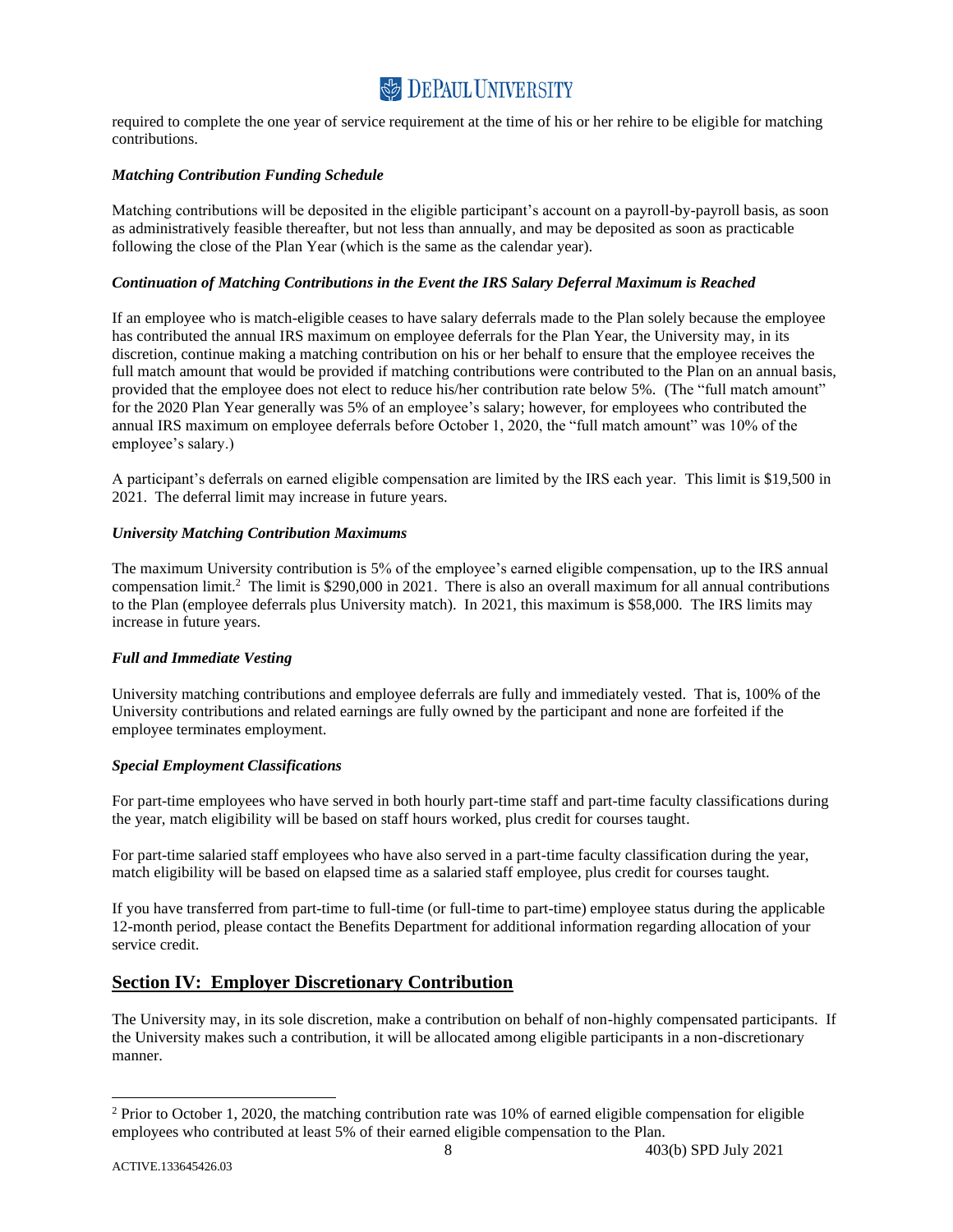### **Section V: Rollover Contributions**

In accordance with procedures set forth by the Plan Administrator and/or the investment companies, an employee who is eligible to make salary deferrals into the Plan (see Section I of this SPD) may be permitted to deposit, into the Plan, distributions that the employee has received from certain other employer-sponsored retirement plans. For rollover contribution purposes, eligible retirement plans include:

- <span id="page-11-0"></span>• A qualified plan described in Code Section  $401(a)$ ,  $401(k)$ , or  $403(a)$ .
- An annuity contract described in Code Section 403(b).
- An eligible plan under Code Section 457(b) that is maintained by a state, political subdivision of a state, or any agency or instrumentality of a state or political subdivision of a state.
- An individual retirement account ("IRA") or annuity described in Code Section 408(a) or 408(b) that is eligible to be rolled over and otherwise would be included in gross income.

Such a deposit is called a "rollover" and will be deposited in a separate rollover account. Roth balances, after-tax balances, and outstanding loan balances may not be rolled over to the Plan. Rollover account accumulations will at all times be fully vested by the employee, but transfers and withdrawals from the rollover account are subject to the terms of the funding vehicles. Please contact Fidelity Investments or TIAA (see the end of this SPD for contact information) regarding rollover contributions into the Plan.

### <span id="page-11-1"></span>**Section VI: Leaves of Absence**

Full-time staff and faculty who have not yet met eligibility for the University matching contribution will earn credit for the one year of service requirement during time spent on an approved leave, whether paid or unpaid. Credit for up to one year is allowed. All approved leaves are eligible for credit, including (but not limited to) FMLA, shortterm disability, qualified military leave, jury duty, sick days, vacation time, faculty leave and personal leave. Employees on a paid leave who are eligible to make deferrals may continue their deferrals during their leave.

#### <span id="page-11-2"></span>*Short-Term Disability*

Full or partial salary earned is continued during short-term disability and salary deferrals will continue, unless an employee elects to stop making deferrals to the Plan. The University matching contribution (if applicable) will continue, provided that the employee's salary deferrals continue at a rate of 5% of earned eligible compensation during the leave. When the employee's salary is reduced to 60% per the short-term disability policy, the University will continue matching contributions at a rate of 5% of the employee's reduced earned eligible compensation and will also make a contribution of 5% of the employee's reduced earned eligible compensation on behalf of the employee, for a total of 10% of the reduced salary. This additional contribution by the University is contingent on the employee being eligible for the match, as well as having deferred at least 5% of his or her earned eligible compensation into the Plan during the pay period immediately prior to beginning the short-term disability.

#### <span id="page-11-3"></span>*Paid Leaves*

If full or partial salary is continued during paid leaves, salary deferrals will continue unless an employee elects to stop making deferrals to the Plan. The University matching contribution (if applicable) will be continued, provided that the employee's salary deferrals continue at a rate of 5% of earned eligible compensation during the leave. If an employee's salary is reduced, then the deferrals and the University matching contributions are based on the reduced salary. Part-time employees are not eligible for paid leaves.

#### <span id="page-11-4"></span>*Unpaid Personal Leaves / Qualified Military Leave*

During the period an employee is not receiving pay from the University, deferrals and matching contributions will not be made to the Plan. When the employee returns to the University following the unpaid leave of absence, salary deferrals and matching contributions (as applicable) will automatically restart at the same contribution level that was in effect immediately before the unpaid leave of absence, unless the employee elects to change his or her deferral election.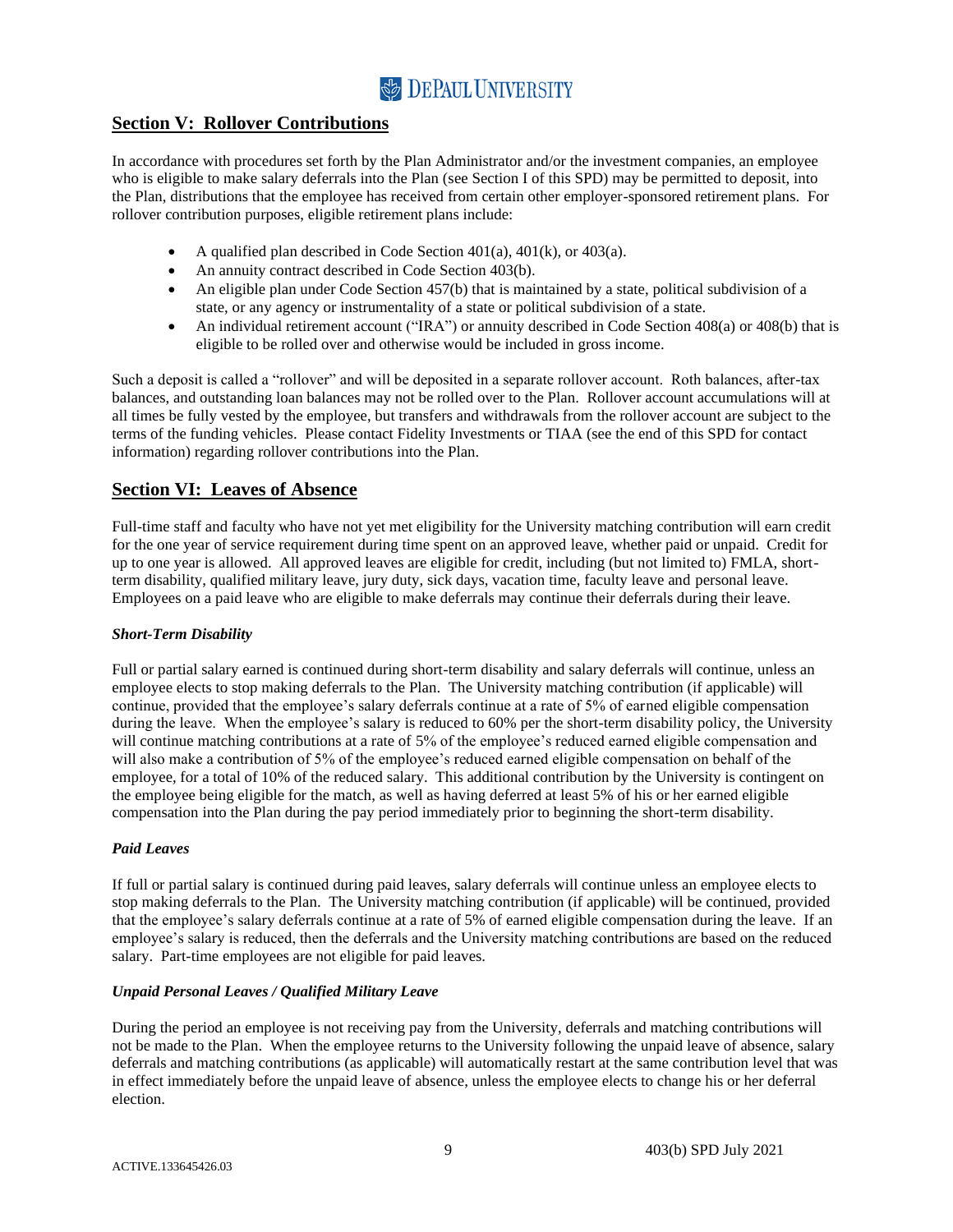If the leave is a qualified military leave, then an eligible participant will be able to make up deferrals upon return from leave, up to the annual maximum allowed by the IRS. Employees who make up deferrals at a rate of at least 5% of earned eligible compensation, and are eligible for the University match, will also receive matching contributions on the make-up deferrals. Please contact the Benefits Department for more information.

#### <span id="page-12-0"></span>*Long-Term Disability*

If an employee who is covered by the University's long-term disability insurance plan becomes permanently and totally disabled, he or she may be eligible to receive continued 403(b) contributions from the University's LTD insurance carrier during a long-term disability.

In order for a disabled employee to be eligible for continued contributions from the long-term disability insurance carrier, an employee must satisfy the following criteria:

- The employee must have been making deferrals of at least 5% as of the date the employee began receiving long-term disability benefits; and
- The employee must have met eligibility requirements for the matching contribution as of that date.

If the above criteria are met, the long-term disability insurance carrier will continue contributions on behalf of the participant, in the amount of 13% of pre-disability eligible earnings, until the time that the employee ceases receiving benefits under the long-term disability program. These contributions will be remitted to the participant's 403(b) Plan account in accordance with the Plan Administrator's procedures. Please note that these contributions will only be made if the long-term disability insurance carrier includes this provision in the applicable insurance certificate. Should an individual on long-term disability return to the University as an eligible employee, time spent on long-term disability may be credited toward the one year service requirement. Please contact the Benefits Department for more information.

### <span id="page-12-1"></span>**Section VII: Allocate Plan Accumulations Among a Variety of Investments for All Accounts**

A participant in the Plan may direct his or her own contributions, University matching contributions, and related earnings to a variety of fund options offered by the two investment companies chosen by the University, Fidelity Investments and TIAA. Investment elections are made by contacting either Fidelity Investments or TIAA directly (see Section XIII of this SPD for contact information). Effective October 1, 2017, the investment options available through TIAA were limited to Participants who maintained a Plan account through TIAA as of that date. Further, effective July 16, 2021, TIAA investment options are no longer available for Plan contributions that are associated with payroll dates that begin after July 16, 2021, and no account balances with Fidelity Investments may be transferred to TIAA after that date. However, the TIAA Traditional, CREF Stock, CREF Social Choice, CREF Bond, CREF Inflation-Linked Bond, CREF Equity Index, CREF Growth, TIAA Real Estate, and CREF Global Equity Funding Vehicles will still be available to participants who maintain an account with TIAA as of July 16, 2021, but only for the portion of their Accounts that accumulated on or before that date. No Plan contributions associated with pay dates after July 16, 2021, may be made to TIAA investments.

#### <span id="page-12-2"></span>*Default Investments*

If you do not make any investment elections, your contributions will default into the appropriate Vanguard Target Retirement fund based on your date of birth.

#### <span id="page-12-3"></span>*Transfers Between Fidelity and TIAA*

Transfers from Fidelity Investments to TIAA will not be permitted after July 16, 2021. On or before July 16, 2021, participants who had an account balance with TIAA as of October 1, 2017, were allowed to transfer their account balance from Fidelity to TIAA.

#### <span id="page-12-4"></span>*Mutual Fund Exchanges*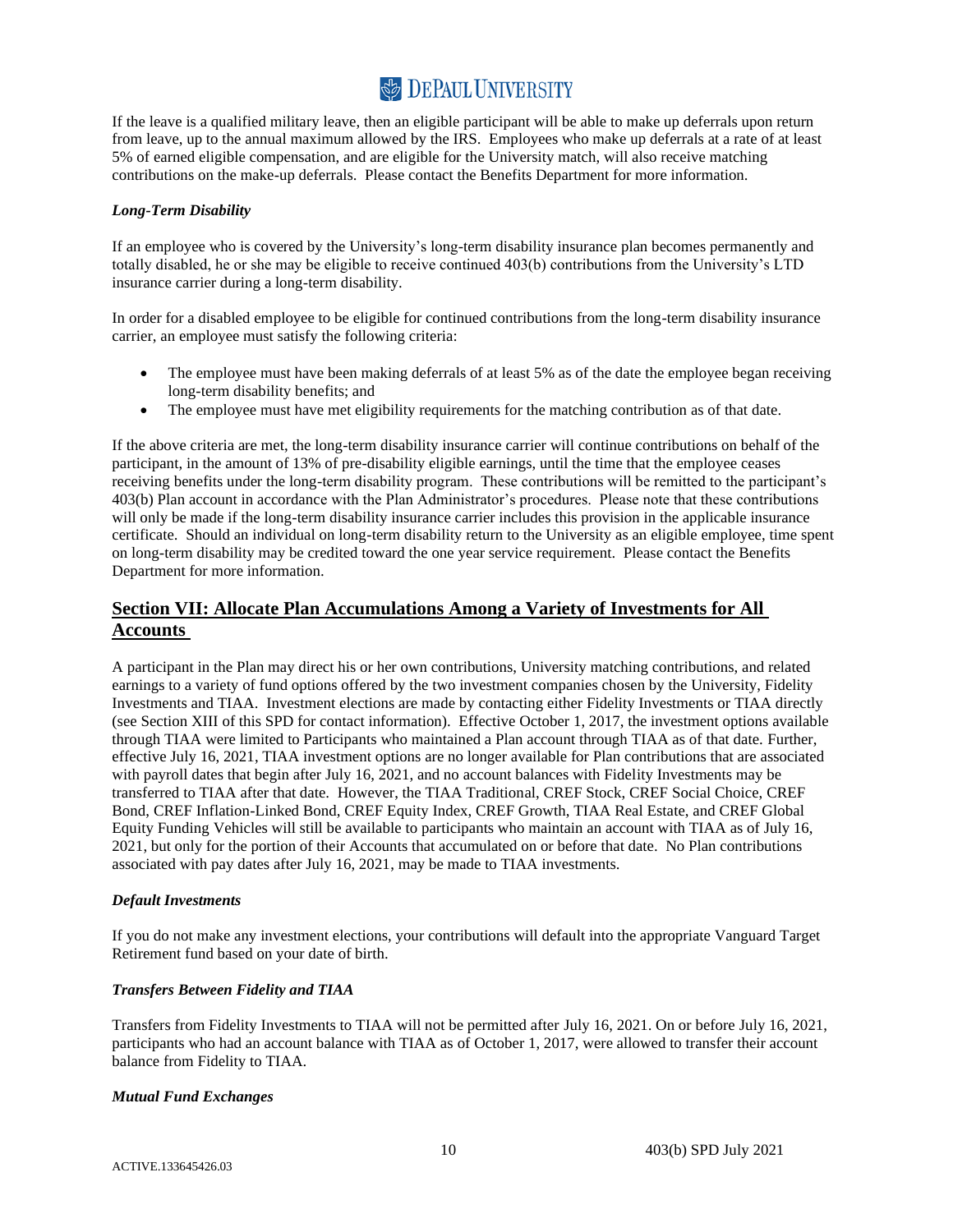Most of the Plan's mutual fund investment options available at Fidelity Investments and TIAA will allow exchanges of accumulations, effective at the next close of the market. Some funds impose redemption fees or have transfer restrictions. For details regarding fund exchanges, please read the fund prospectus or contact Fidelity Investments and/or TIAA.

### *TIAA Account Transfers*

Definitions of the various types of annuities employees may have established with TIAA:

- <span id="page-13-0"></span>• *Group Retirement Annuity (GRA)*: new contract, effective May 1, 2005, for all University matching contributions and employee deferrals. This annuity contains the investment options to which contributions are allocated, starting on May 1, 2005.
- *Retirement Annuity (RA)*: paid-up contract used prior to May 1, 2005, for all University matching contributions and some or all employee deferrals.
- *Group Supplemental Retirement Annuity (GSRA)*: paid-up contract used prior to May 1, 2005, for employee deferrals. This is the Supplemental Retirement Account with a loan provision used after 1990.
- *Supplemental Retirement Annuity (SRA)*: paid-up contract used prior to May 1, 2005, for employee deferrals. This is the Supplemental Retirement Account without a loan provision used prior to 1991.

#### TIAA Allocations

TIAA funding vehicles will not be available for Plan contributions that are attributable to pay dates after July 16, 2021. In addition, transfers of account balances from Fidelity Investments to TIAA will no longer be allowed after that date. Previously, investments in TIAA were only permitted for participants who had a Plan account balance with TIAA as of October 1, 2017. For TIAA funding vehicles, current investment allocations can be changed by contacting TIAA, subject to any funding vehicle restrictions.

#### TIAA Fund Transfers

Transfer requests can be made at any time for TIAA investment options, but TIAA reserves the right to limit transfer frequency. Transactions will be effective at the close of the business day they are received, if the request is received prior to close of the market. Note that some investment options may have transfer restrictions, such as the TIAA Traditional Annuity. The following outlines the transfer options within the TIAA accounts.

| <b>Fund</b>                   | <b>Transfer Options</b>                                   |        | Transferable to:            |
|-------------------------------|-----------------------------------------------------------|--------|-----------------------------|
| TIAA Traditional GRA          | Transfers in ten annual installments over a nine year     | ❏      | Any variable CREF Account   |
| (Available for contributions) | period through a Transfer Payout Annuity (TPA).           | □      | <b>Fidelity Investments</b> |
| as of May 1, 2005)            | Minimum transfer amount is \$10,000 up to the full        |        |                             |
|                               | TIAA Traditional balance.*                                |        |                             |
| <b>TIAA Traditional RA</b>    | Transfers in ten annual installments over a nine year     | ❏      | Any variable CREF Account   |
| (Closed to new contributions) | period through a Transfer Payout Annuity (TPA).           | □      | <b>Fidelity Investments</b> |
| as of April 30, 2005)         | Minimum transfer amount is \$10,000 up to the full        |        |                             |
|                               | TIAA Traditional balance.*                                |        |                             |
| TIAA Traditional SRA or       | Transfers can be made at any time.* Minimum transfer      | $\Box$ | Any variable CREF Account   |
| <b>GSRA</b> accumulations     | amount is \$1,000 up to the full TIAA Traditional SRA     | ❏      | <b>Fidelity Investments</b> |
| (Closed to new contributions) | or GSRA balance.                                          |        |                             |
| as of April 30, 2005)         |                                                           |        |                             |
| Variable CREF Accounts        | Transfers can be made at any time.* Minimum transfer      | □      | Any variable CREF Account   |
|                               | amount is \$1,000 up to the full balance in each variable | □      | <b>TIAA</b> Traditional     |
|                               | <b>CREF</b> account.                                      | □      | <b>Fidelity Investments</b> |
| Variable TIAA Real Estate     | Transfers out of TIAA Real Estate are limited to once     | $\Box$ | Any variable CREF Account   |
| Account                       | per calendar quarter.* Minimum transfer amount is         | $\Box$ | <b>TIAA</b> Traditional     |
|                               | \$1,000 up to the full variable TIAA Real Estate          | □      | <b>Fidelity Investments</b> |
|                               | balance.                                                  |        |                             |

#### *Table A: TIAA Fund Transfer Options*

\* TIAA has no charge for transferring accumulations, but does reserve the right to limit transfer frequency.

#### <span id="page-13-1"></span>*Participant Statements*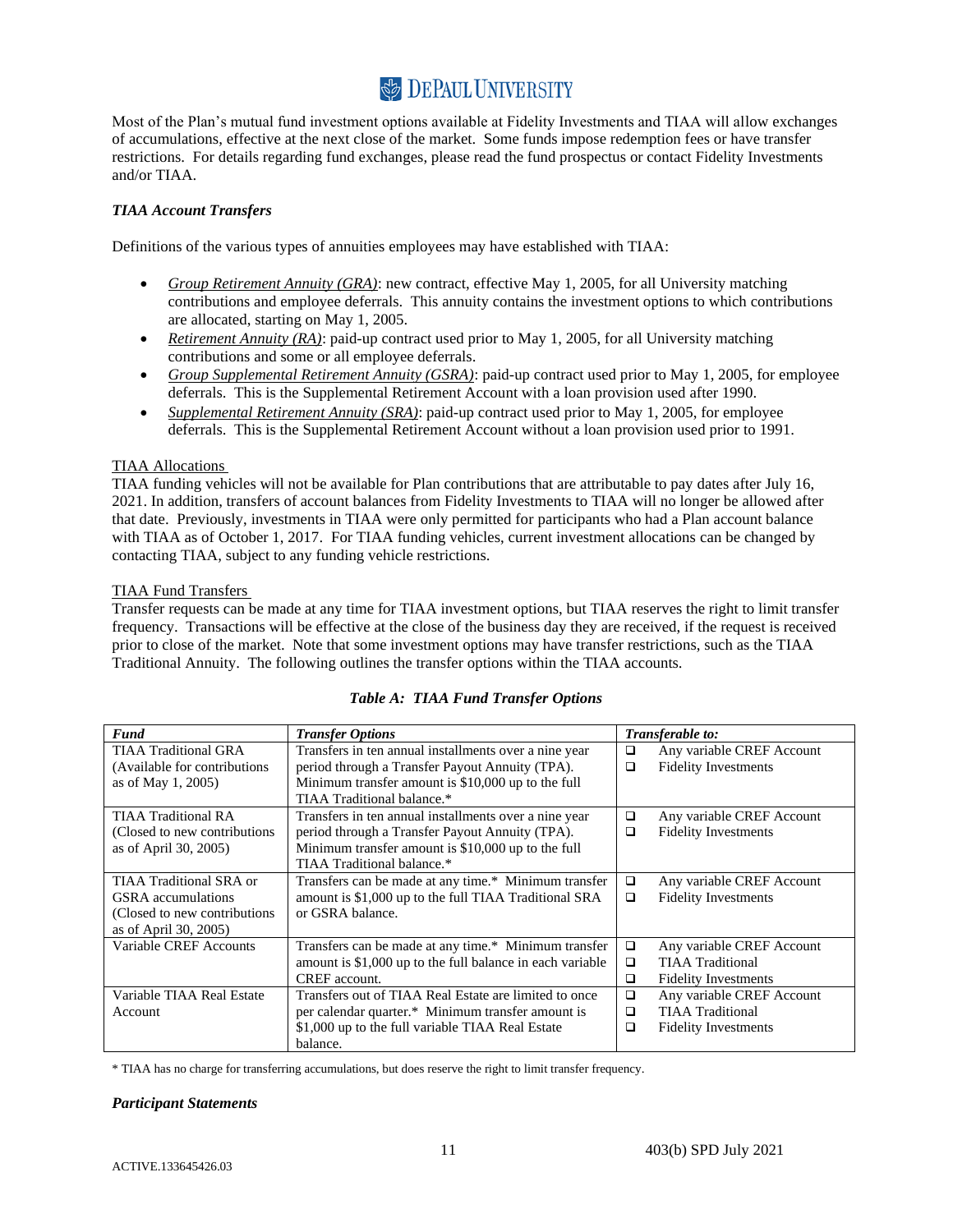Plan participants will receive quarterly account statements from the investment providers, showing the accumulation totals and a summary of transactions made during the period. Participants have the option to elect electronic delivery of communication material such as prospectuses, financial supplements, account statements, proxy solicitations and some publications.

#### <span id="page-14-0"></span>*Investment Options*

Participants' accounts are invested in one or more of the funding vehicles available to participants under the Plan. Investment vehicles under the Plan consist of both Fidelity Investments and TIAA, but TIAA is only available to participant account balances that accumulated in TIAA on or before July 16, 2021, and is not available for Plan contributions associated with pay dates after July 16, 2021. The investment options that are available are subject to change at any time. Participants may allocate account accumulations and change future allocations, by percentage, on-line through the investment companies' websites or via telephone. A participant may change the allocation of his or her accounts to any of the available investment options in accordance with the rules established by the Plan Administrator or the applicable investment vehicles.

The Plan is intended to comply with Section 404(c) of ERISA and the related Department of Labor Regulations. Under this provision, you are provided with detailed information about the investment funds offered under the Plan so that you can make informed decisions about how to invest your money. Because you direct the investment of your accounts under the Plan, the Plan fiduciaries are not liable for any losses that are the direct and necessary result of your or your beneficiary's investment elections.

The choice of investments must be made solely by each participant. It is important to understand your investment options thoroughly. The University, Fidelity Investments, TIAA, and the Plan Administrator are not authorized to make any recommendations to any participant concerning the investment allocation or re-allocation of account accumulations among investment alternatives. Any action made at the participant's direction will constitute a selfdirected investment direction to the fund sponsor for the investment of the participant's account accumulations under Section 404(c) of ERISA.

Note that the historical returns and risk associated with each of the available funds vary significantly and investment options should be carefully considered before being selected. The investment funds may charge certain expenses to your accounts, and such expenses may reduce your overall investment returns. In addition, some investment alternatives have restrictive transfer and distribution options. Information regarding the investment funds is covered in the prospectus for each fund, which will be provided to you upon your request. If you would like information about the investment alternatives available under the Plan, please contact Fidelity Investments or TIAA, or the Plan Administrator. Please see the end of this SPD for contact information.

### <span id="page-14-1"></span>**Section VIII: Loans**

Both Fidelity Investments and TIAA offer a loan option on employee salary deferral accumulations, which gives participants access to their savings before retirement and, provided all repayments are made on time, without tax penalty.

Certain rules apply to all loans from the Plan, whether the loan is from your accumulations at Fidelity Investments or TIAA. In addition, as described below, specific rules may apply to loans from Fidelity Investments or TIAA. You should contact Fidelity Investments or TIAA for more information.

#### <span id="page-14-2"></span>*Rules Applicable to All Plan Loans*

#### Number of Plan Loans

You may have no more than 2 outstanding loans from the Plan at any time (including any loan that is defaulted). If a loan balance defaults, you may not take another loan from the Plan, even if the defaulted loan is your only outstanding loan in the Plan.

#### Spousal Consent Requirements

If you are married at the time you request a loan, your spouse must consent to the loan.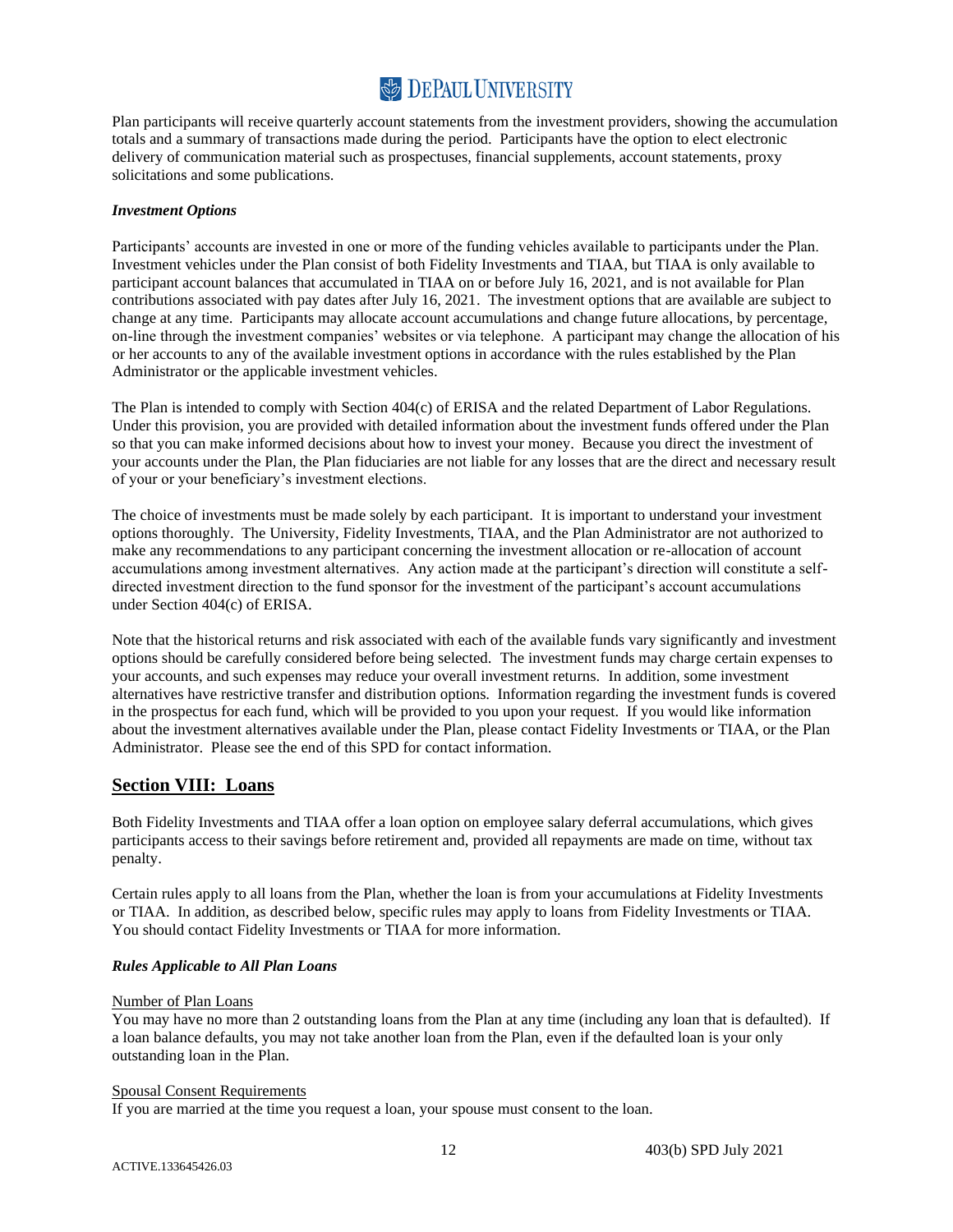

#### Fees for Processing Plan Loans

Reasonable fees for costs and expenses associated with the review of loan applications and the processing and administration of Plan loans may be assessed. Any charge for reasonable loan expenses may be deducted from your account balance or may be handled in another reasonable manner.

#### Minimum Loan Amount

The minimum loan amount is \$1,000.

#### Maximum Loan Amount

Generally, the maximum loan amount is \$50,000, but this amount may be lower if you have had any other loans from the Plan within the last year. If you've had another loan from the Plan within the last year, the maximum you can borrow will be reduced by the amount of that loan. In addition, Fidelity Investments and TIAA may apply special rules that will limit the available loan amount.

#### Repayment

You have from one to five years to repay your loan. There is one exception; if you use the loan solely to purchase your primary residence, you can take up to ten years to repay. The term of the loan usually cannot extend past the April 1st of the year after the year you attain age 72 (age 70½ if you reached age 70½ before January 1, 2020). Repayments are made monthly, on an after-tax basis, directly to Fidelity Investments or TIAA (as applicable), as an automatic deduction from your bank account via ACH. The ACH is set up during the loan request process with Fidelity Investments or TIAA.

#### Loan Default

If Fidelity Investments or TIAA (as applicable) does not receive a loan repayment by the last day of the month it is due, the outstanding loan balance will be in delinquent payment status. Generally, if the total delinquent payment amount is not paid by the end of the calendar quarter following the calendar quarter in which the repayment was initially due, the outstanding loan balance (including accrued interest) will be considered to be in default, deemed a distribution, and reported to the IRS as current taxable income. Although a defaulted loan is reported as taxable income to you when a deemed distribution occurs, the loan will be considered outstanding until it is repaid or until you become eligible to receive a distribution from the Plan and the outstanding loan balance is offset.

It is important to remember that defaults are taxable as ordinary income in the year they occur. If you are under age 59½, your default may also be subject to an additional 10% federal tax penalty for an early distribution.

Contact Fidelity Investments or TIAA to learn more about loans or to request a loan (see the end of this SPD for contact information).

#### <span id="page-15-0"></span>*Rules Applicable to Fidelity Investments Loans*

#### Maximum Loan Amount

If you take a loan from your Fidelity Investments accumulations, in addition to the rules applicable to all Plan loans, the maximum amount available will depend on whether you have had a Plan loan within the last year. If you have had a loan within the last year, the maximum you can borrow will be reduced by that amount.

#### Securing Your Loan

If you take a loan from your accumulations at Fidelity Investments, the collateral for your loan is your remaining account balance.

#### Determining the Interest Rate for Your Loan

The interest rate for your loan through Fidelity Investments is the prime rate plus 1%, as determined on the first day of the quarter in which you request your loan. The interest rate is fixed for the term of your loan.

#### Repaying Your Loan

Your first payment will be due the first day of the second month after your loan is issued. After the initial repayment, your repayments must be made monthly. You can repay your loan early with no penalties. You can also make partial prepayments at any time, which will be applied directly to the principal amount of your loan. Regularly scheduled payments are applied first to interest, then to principal.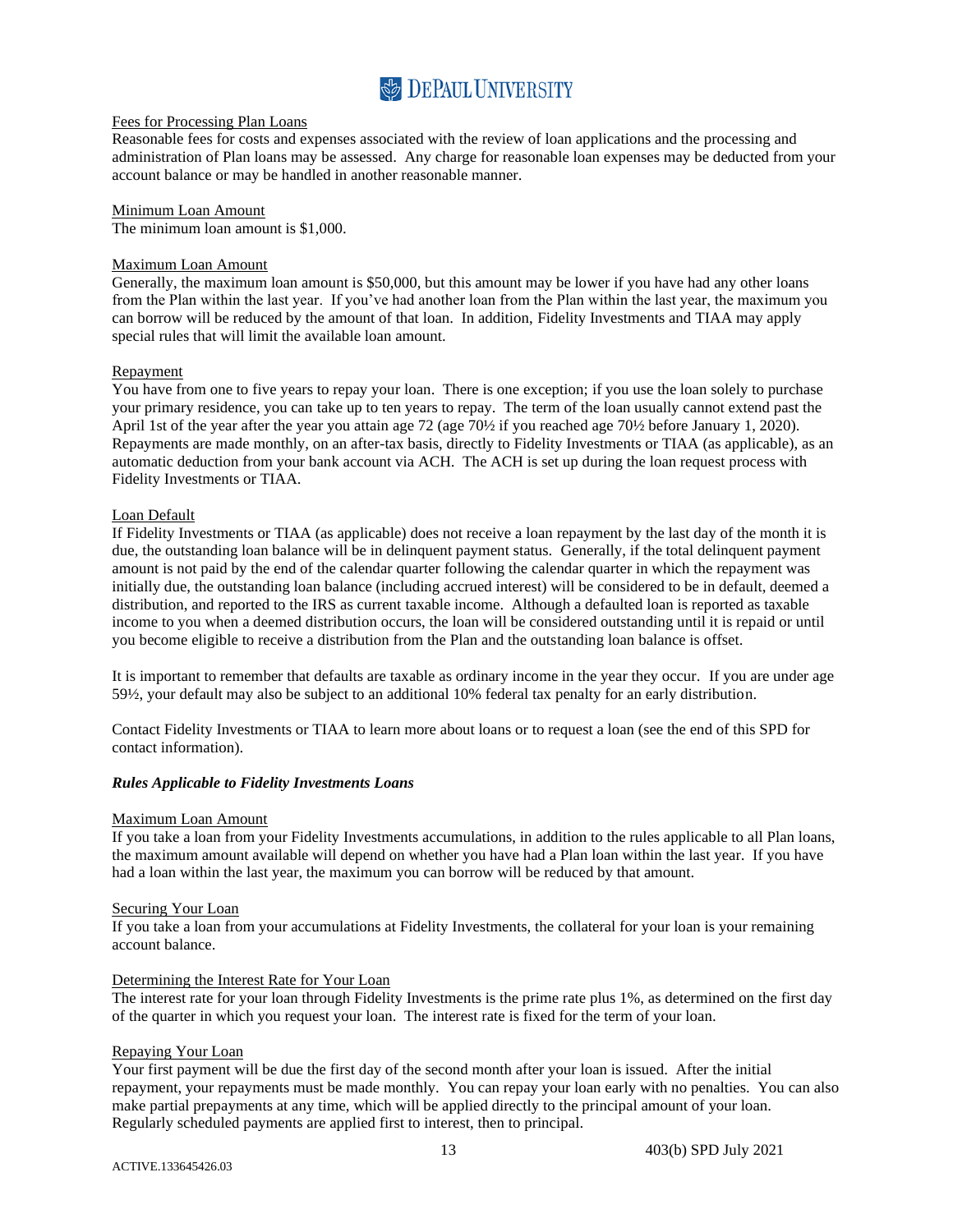Fidelity Investments offers a free automatic loan repayment service via ACH. Your bank will debit your checking account and send your repayment to Fidelity Investments on the date it is due.

#### <span id="page-16-0"></span>*Rules Applicable to TIAA Loans*

#### Maximum Loan Amount

If you take a loan from your TIAA accumulations, in addition to the rules applicable to all Plan loans, the maximum amount available will depend on the amount of your GRA, RA or GSRA (for definitions, see Section VII of this SPD).

If you haven't had a plan loan in the previous year, your maximum loan is the least of:

- 1) \$50,000; or
- 2) a) for RA and GRA accumulations: 45% of your combined TIAA and CREF Retirement or Group Retirement Annuity accumulations under the Plan; or 90% of your TIAA Retirement or Group Retirement Annuity variable account accumulations available for loan under the Plan; or
	- b) for GSRA accumulations: 45% of your combined TIAA and CREF GSRA accumulation attributable to participation under this Plan; or
- 3) 90% of your TIAA GSRA Traditional Annuity accumulation attributable to participation under this Plan.

As discussed above, if you've had another loan from the Plan within the last year, the maximum you can borrow will be reduced by the amount of that loan.

#### Securing Your Loan

If you take a loan from your RA or GRA accumulations, the collateral for your loan must be transferred from your CREF and TIAA Real Estate Account accumulation to the TIAA Retirement Loan Contract, an annuity that is separate and distinct from your other retirement funds. Your collateral will initially equal 110% of the loan amount. Written confirmation of each transfer will be provided to you and will appear on your quarterly participant statement.

If you die before repaying your loan, the remaining loan balance will be repaid from the collateral held in the TIAA Retirement Loan Contract. Any money that remains will go to the beneficiary named under your originating CREF certificate at the time you signed your loan application, unless you changed the beneficiary under the Retirement Loan Contract at any time after the loan was issued.

If you take a loan from your GSRA accumulations, you will have to set aside an amount equal to 110% of your loan in your GSRA Traditional Annuity accumulation as security for your loan. The security will continue to earn guaranteed interest as well as dividends. You cannot take a withdrawal or begin retirement income from the funds that serve as security for your loan. But, as you repay your loan, the amount reserved as security decreases, and more of your accumulation becomes available to you for withdrawal and retirement income.

If you die before repaying your loan, the remaining loan balance will be repaid from the TIAA Traditional Annuity accumulation set aside as security. Your beneficiaries would receive the balance of your accumulation.

#### Determining the Interest Rate for Your Loan

If you take a loan from your RA or GRA accumulations, the initial interest rate you pay will be the same as the Moody's Corporate Bond Yield Average for the calendar month ending two months before your loan is issued. Your loan interest rate can increase or decrease once a year on the first day of the month in which your loan was originally issued. The rate will change only if the "new" Moody's Corporate Bond Yield Average – for the month ending two months before your rate is subject to change – differs from your current interest rate by at least ½%. If Moody's Corporate Bond Yield Average differs by less, your rate will remain the same for next year. Note, however, that your loan interest rate cannot currently be lower than 4%.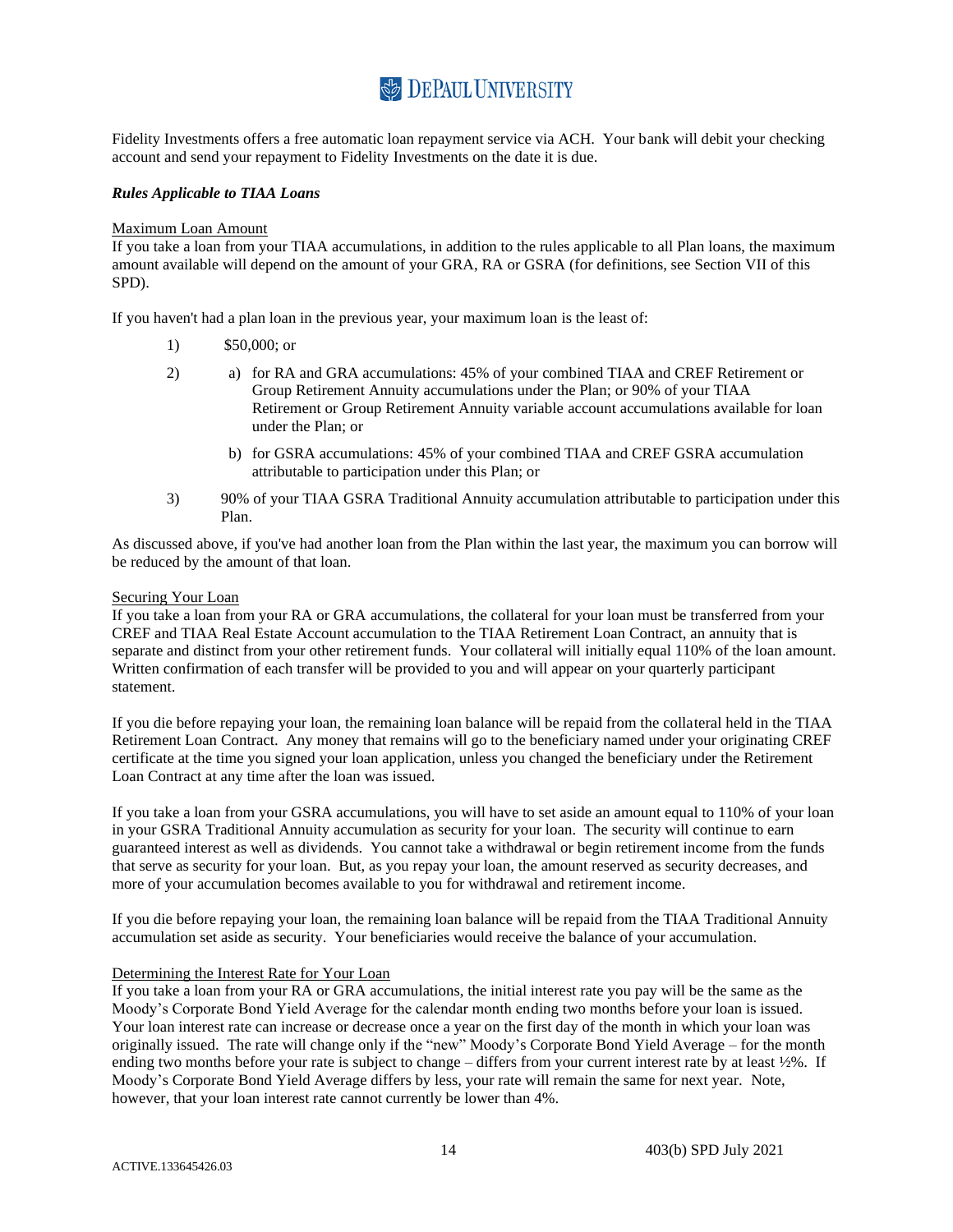If you take a loan from your GSRA accumulations, the loan interest rate is variable and can increase or decrease every three months. The interest rate you pay initially will be the higher of 1) the Moody's Corporate Bond Yield Average for the calendar month ending two months before your loan is issued; or 2) the interest rate credited before your annuity starting date, as stated in the applicable rate schedule, plus 1%. Thereafter, the rate may change quarterly, but only if the new rate differs from your current rate by at least ½%.

#### Repaying Your Loan

Your first payment will be due the first day of the third month after your loan is issued. After the initial repayment, you can choose to make repayments every month or every quarter. You can repay your loan early with no penalties. You can also make partial prepayments at any time, which will be applied directly to the principal amount of your loan. Regularly scheduled payments are applied first to interest, then to principal. Any prepayments will reduce the amount of future repayments, not the number of payments.

TIAA offers a free automatic loan repayment service via ACH. Your bank will debit your checking account and send your repayment to TIAA on the date it is due.

| Event                          | <b>Withdraw Deferrals?</b>               | <b>Withdraw Match?</b> |
|--------------------------------|------------------------------------------|------------------------|
| Attainment of Age 591/2        | $Yes*$                                   | No                     |
| Phased Retirement**            | $Yes*$                                   | $Yes*$                 |
| Financial Hardship             | $Yes***$                                 | N <sub>0</sub>         |
| Contributions Prior to<br>1989 | $Yes*$                                   | N/A                    |
| <b>Rollover Contributions</b>  | Yes (rollover account<br>accumulations)* | N/A                    |
| <b>Military Service</b>        | $Yes*$                                   | N٥                     |

### **Section IX: Withdrawing Accumulated Funds While Still Employed**

<span id="page-17-0"></span>*\*Including earnings*

*\*\*Must also have attained the age of 59½* 

<span id="page-17-1"></span>*\*\*\*Earnings credited after December 31, 1988 are not included*

#### *Attainment of Age 59½*

When a Plan participant attains the age of 59½, an election may be made to receive a distribution of accumulated salary deferrals, including earnings, subject to the terms of the funding vehicles, regardless of employment status. University matching contributions cannot be withdrawn until the employee separates from service or enters the Phased Retirement program. Such withdrawals are subject to ordinary federal and state income tax. Accumulations can continue growing tax-deferred if the distribution is directly rolled over to another eligible retirement plan or IRA that accepts 403(b) rollovers.

#### <span id="page-17-2"></span>*Phased Retirement*

When a Plan participant enters the Phased Retirement program (with a minimum age of 59½), an election may be made to receive a distribution of the entire accumulated account balance (salary deferrals and matching contributions, including earnings), subject to the terms of the funding vehicles. Such withdrawals are subject to ordinary federal and state income tax. Taxation can continue to be deferred if the distribution is directly rolled over to another eligible retirement plan or IRA that accepts 403(b) rollovers.

#### *Financial Hardship Withdrawals*

During University employment, a participant may withdraw eligible accumulated deferred amounts in a lump sum payment, subject to the terms of the funding vehicles, provided the reason for the withdrawal meets an IRS definition of financial hardship, including:

<span id="page-17-3"></span>• Purchase of a principal residence for a participant (excluding mortgage payments).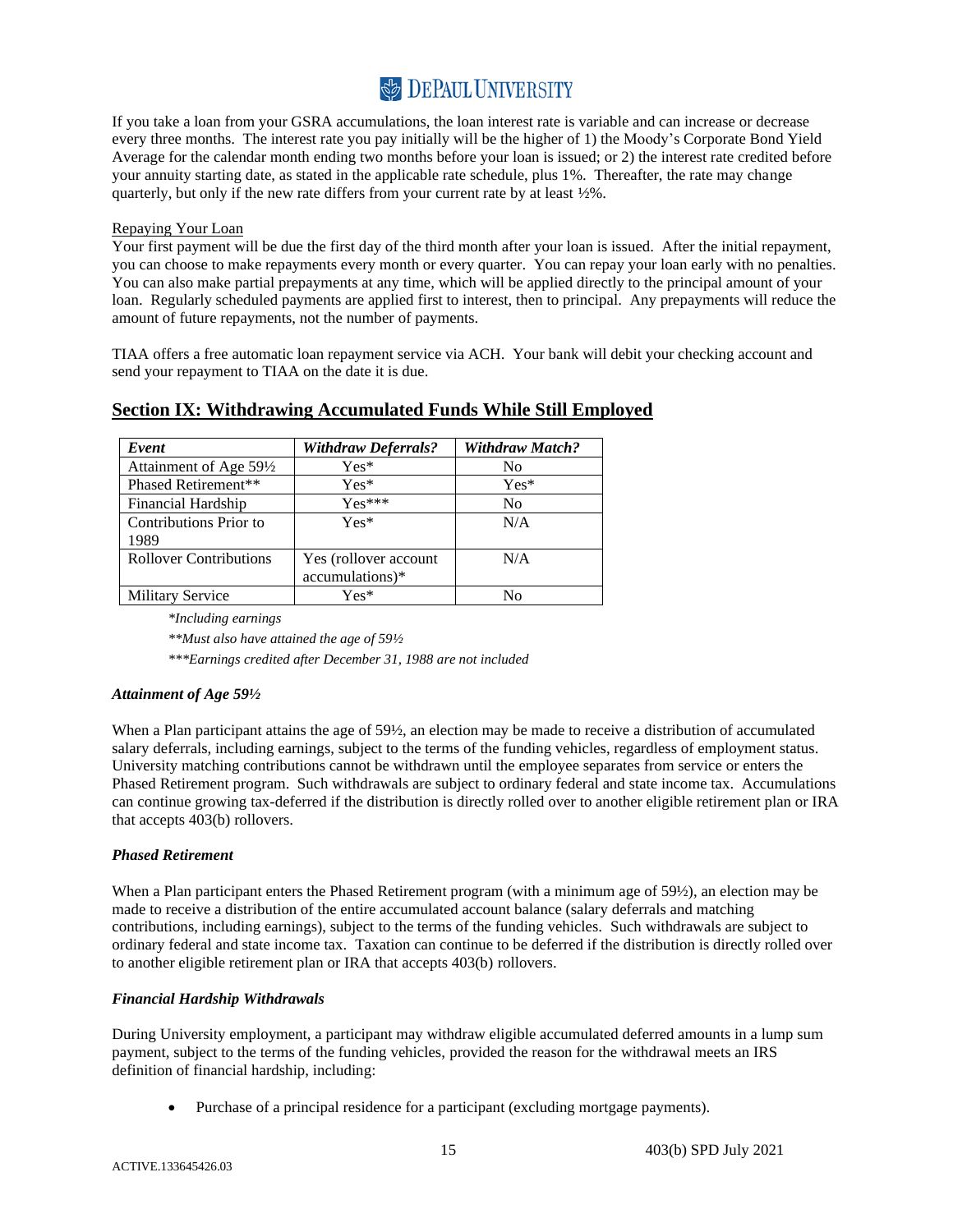- Pay tuition and related fees, including room and board, for the next 12 months of postsecondary education for a participant, the participant's spouse, children, or dependents.
- Repair of certain unforeseen damage to a principal residence that would qualify for a casualty deduction under the Code (regardless of whether the loss is attributable to a federally declared disaster or exceeds 10% of adjusted gross income).
- Pay for major unreimbursed medical expenses for a participant, the participant's spouse, child, or dependent.
- Burial or funeral expenses for a participant's deceased parent, spouse, child, or dependent.
- Payments necessary to prevent eviction from or foreclosure on the mortgage of a participant's primary residence.

University matching accumulations are not available for financial hardship withdrawals. Documentation must be submitted to substantiate the need for financial assistance and the amount requested. The amount that may be withdrawn cannot exceed the demonstrated financial need and can be no more than the balance credited to the salary deferral contributions, not including earnings after December 31, 1988. The participant must also demonstrate that he or she has obtained all distributions, other than hardship distributions, under all plans maintained by the University. Distributions prior to age 59<sup>1</sup>/<sub>2</sub> may be subject to a 10% IRS penalty as well as ordinary income tax. A distribution after age 59½ is not subject to the 10% penalty.

Note that, prior to January 1, 2019, if you took a hardship distribution, employee deferrals and University matching contributions were suspended for six months and re-started automatically after the six-month suspension. Additionally, you were also required to take any nontaxable loans available to you before taking a hardship withdrawal. These rules no longer apply on or after January 1, 2019. However, effective January 1, 2019, you are required to make a representation, pursuant to the Plan's procedures, that you have insufficient funds to meet your financial need. To obtain more details or to request a financial hardship withdrawal, contact Fidelity Investments or TIAA (as applicable). See Section XIII of this SPD for contact information.

### <span id="page-18-0"></span>*Deferrals Prior to 1989*

Employee deferrals prior to 1989 and earnings attributable to those deferrals may be withdrawn at any time provided that such amounts were invested in an annuity contract, subject to the terms of the funding vehicles. Hence, amounts deferred into the TIAA annuity contract funds prior to 1989 may be withdrawn. This section is not applicable to amounts invested in the Fidelity Investments funds.

Distributions prior to age 59½ may be subject to a 10% IRS penalty as well as ordinary income tax. A distribution after age 59½ is not subject to the 10% penalty. Taxation can continue to be deferred if the distribution is rolled over to another eligible retirement plan or IRA that accepts 403(b) rollovers.

#### <span id="page-18-1"></span>*Rollover Balances*

Employees may withdraw rollover balances at any time. With few exceptions, distributions taken prior to age 59½ are subject to a 10% penalty tax in addition to ordinary federal and state income taxes. A distribution after age 59½ is not subject to the 10% penalty. Taxation can continue to be deferred if the distribution is rolled over to an eligible IRA or employer retirement plan that accepts 403(b) rollovers.

#### <span id="page-18-2"></span>*Military Service*

A participant who is performing qualified military service for a period of at least 30 days may be eligible to receive a distribution of his or her salary deferrals under the Plan. If such distribution is elected, a participant is not permitted to make salary deferral contributions to the Plan for six months. Please contact the Plan Administrator if you would like more information on eligibility for this distribution.

#### <span id="page-18-3"></span>*Restrictions*

Note that certain investment options such as the TIAA Traditional Annuity may have restrictive distribution provisions that would prohibit or delay a distribution under one of the above provisions. Below is a summary of the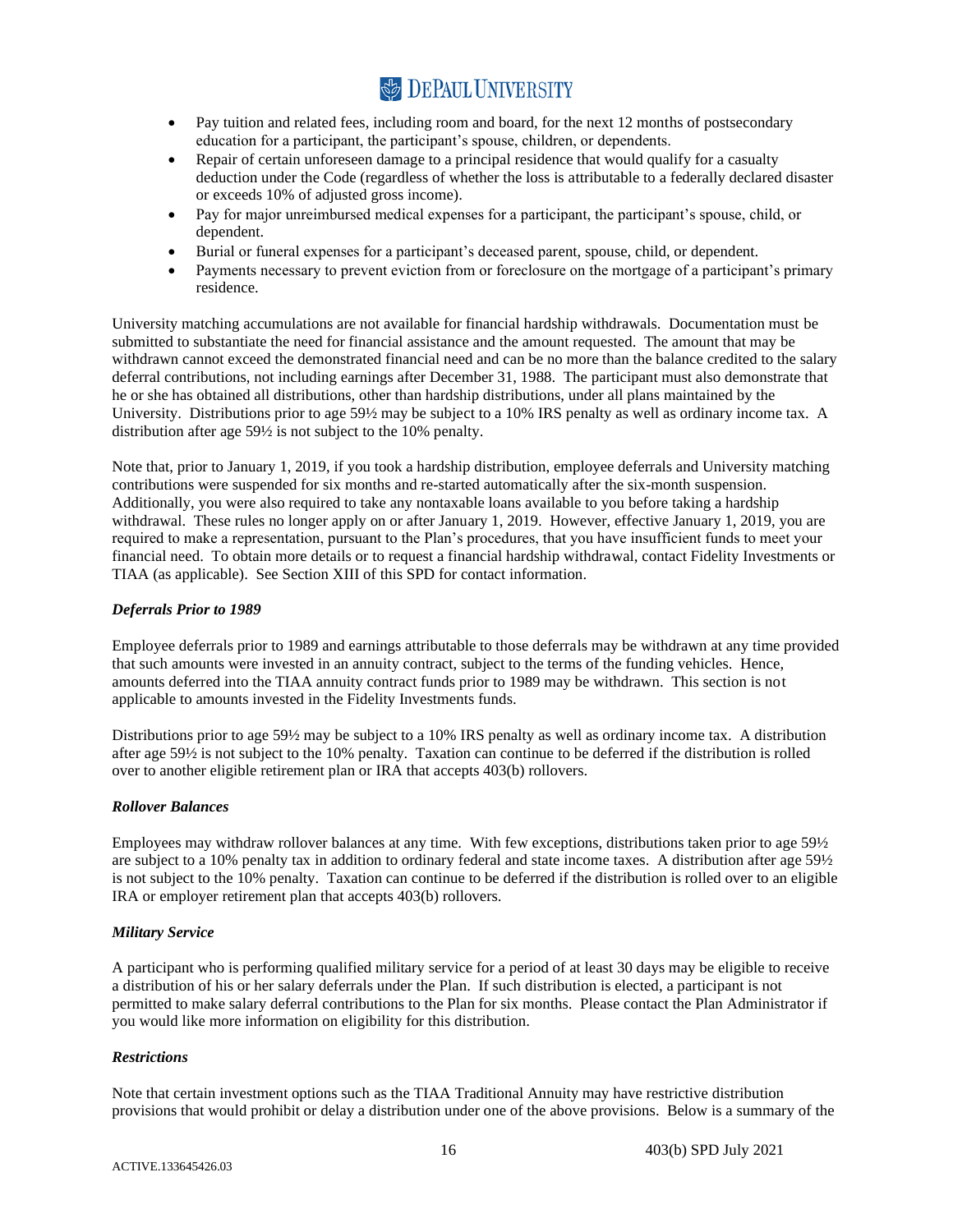withdrawal options from TIAA Traditional, depending on which type of contract you have through TIAA. Contact TIAA for more information.

| <b>Contract Type</b>        |        | <b>Withdrawal Options</b>                                                              |
|-----------------------------|--------|----------------------------------------------------------------------------------------|
| <b>TIAA</b> Traditional     | □      | Lump sum available within first 120 days upon separation from service with a 2.5%      |
| GRA (Available for          |        | surrender charge. After the first 120 days of separation from service, withdrawals are |
| contributions as of         |        | available through a fixed period annuity of five years without any surrender charges.  |
| May 1, 2005)                | ◻      | Fixed period annuities                                                                 |
|                             | □      | <b>Interest Only Option</b>                                                            |
|                             | $\Box$ | Single or Joint Life Annuities with or without guaranteed periods                      |
|                             | □      | Minimum Distribution Option                                                            |
| <b>TIAA Traditional RA</b>  | □      | Available in ten annual installments over a nine year period through a Transfer Payout |
| (Closed to new              |        | Annuity (TPA). Minimum transfer amount is \$10,000, up to the full TIAA Traditional    |
| contributions as of         |        | balance.                                                                               |
| April 30, 2005)             | ◻      | Interest Only Option                                                                   |
|                             | □      | Single or Joint Life Annuities with or without guaranteed period periods               |
|                             | □      | Minimum Distribution Option                                                            |
| <b>TIAA Traditional SRA</b> | □      | Lump sum distributions                                                                 |
| or GSRA                     | ◻      | Installment distributions                                                              |
| accumulations (Closed       | □      | Fixed period annuities                                                                 |
| to new contributions as     | $\Box$ | Single or joint life annuities with or without guaranteed periods                      |
| of April 30, 2005)          | ◻      | Minimum Distribution Option                                                            |
|                             |        | Direct Rollover distribution                                                           |

#### *Table B - TIAA Withdrawal Options/Restrictions*

#### <span id="page-19-0"></span>*Requesting a Distribution*

To obtain more information regarding an in-service distribution, to learn about the various options for receiving distributions, or to request a distribution, contact Fidelity Investments or TIAA. Please see Section XIII of this SPD for contact information.

### <span id="page-19-1"></span>*Section X: Distributions upon Cessation of Employment*

#### <span id="page-19-2"></span>*Separation of Employment*

A terminated employee of the University may withdraw all accumulations – salary deferrals, University matching contributions, and rollover contributions (and related earnings) – subject to the terms of the funding vehicles. Balances may also be left in the Plan upon termination, subject to minimum distribution requirements (generally distributed no later than the April 1<sup>st</sup> following the year in which the participant attains age 72 (age 70 $\frac{1}{2}$  if you reached age 70½ before January 1, 2020) and the Plan rules regarding distributions of small account balances (as described below). Participants should consult with their tax advisor to determine the financial impact before requesting a distribution. Distributions taken prior to age 59½ are generally subject to a 10% penalty tax in addition to ordinary federal and state income taxes. A distribution after age 59½ is not subject to the 10% penalty.

Taxation can continue to be deferred if the distribution is directly rolled over to an eligible IRA (including a Roth IRA, if eligible) or employer-sponsored plan that accepts rollovers from a 403(b) plan. After-tax contributions may also be rolled over to an IRA or another 403(b) annuity that agrees to separately account for such contributions. The Plan permits eligible spousal and non-spousal beneficiaries to make direct rollovers to traditional and Roth IRAs.

#### <span id="page-19-3"></span>*Disability*

If an employee becomes permanently and totally disabled as defined by the Plan, he or she is eligible to receive a distribution of his or her total account balance (salary deferrals, matching contributions, rollover contributions and earnings), subject to the terms of the funding vehicles. Balances may also be left in the Plan upon termination, subject to minimum distribution requirements (generally distributed no later than the April 1<sup>st</sup> following the year in which the participant attains age 72 (age 70½ if you reached age 70½ before January 1, 2020) and the Plan rules regarding distributions of small account balances (as described below). Participants should consult with their tax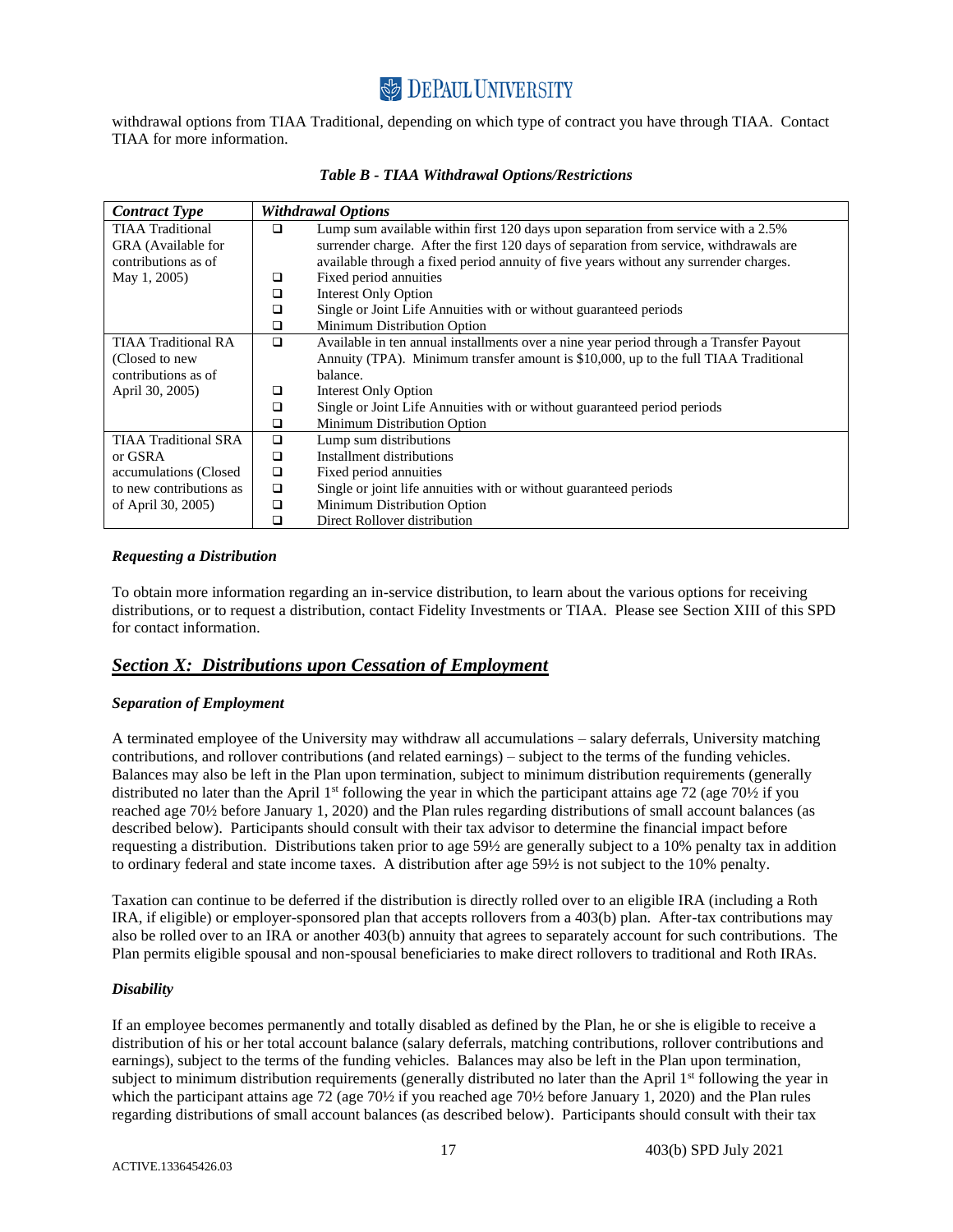advisor to determine the financial impact before requesting a distribution. Taxation can continue to be deferred if the distribution is rolled over to an eligible IRA or employer-sponsored plan that accepts rollovers from a 403(b) plan.

#### <span id="page-20-0"></span>*Death – Beneficiary Designation*

The amount payable to the beneficiary or beneficiaries is subject to the spouse's rights, as described below and in the Plan document. Upon the death of a participant, the full value of his or her account is payable to the beneficiary or beneficiaries, subject to the minimum required distribution rules described in the Plan document and the Plan rules regarding distributions of small account balances (as described below). An account will be established in the name of the beneficiary or beneficiaries and will be invested in the Plan's default investment fund, as described in Section VII, unless the beneficiary or beneficiaries choose a new investment allocation.

Employees should review their beneficiary designation periodically to make sure the person(s) they want to receive the benefit is properly designated. Employees may change their beneficiary by completing the "Designation of Beneficiary" form available from Fidelity Investments and from TIAA, for their respective balances at each fund sponsor. If an employee dies without having named a beneficiary and he or she is married at the time of death, the spouse will automatically serve as the beneficiary. If the employee is not married, the employee's estate receives the entire accumulation.

Note that, if an employee designates his or her spouse, or the person who becomes the employee's spouse, as the beneficiary and the marriage is later dissolved, the beneficiary designation will be automatically canceled as of the effective date of the marital dissolution. The employee's former spouse will no longer be the beneficiary unless the employee completes another beneficiary designation naming the former spouse, or to the extent that the spouse is required to be treated as the beneficiary under the terms of a Qualified Domestic Relations Order ("QDRO") or by law.

#### <span id="page-20-1"></span>*Spousal Rights – Death Before Distributions Begin*

If the employee dies before benefit payments under the Plan begin and a valid waiver of spousal entitlement has not been executed by the employee and the spouse, the employee's spouse will receive a benefit that is at least half of the full current value of the employee's account (including salary deferrals, University matching contributions, rollovers, and earnings), payable as an annuity for the life of the spouse (pre-retirement survivor annuity), unless the spouse elects to receive benefits under one of the income options offered by the investment companies. The remaining balance in the employee's account will be payable to the employee's beneficiary or, if the employee has not designated a beneficiary, to the employee's estate.

The period during which an employee may elect to waive the pre-retirement survivor benefit begins on the first day of the Plan Year in which he or she attains age 35. The period continues until the earlier of the employee's death or the date on which he or she starts receiving benefits. If the employee terminates employment before age 35, the period for waiving the pre-retirement survivor benefit begins no later than the date of termination. The waiver also may be revoked during the applicable election period.

#### <span id="page-20-2"></span>*Spousal Rights – Death After Distributions Begin*

If an employee is married and benefits commenced before his or her death, the surviving spouse will continue to receive income that is at least half of the annuity income payable during the joint lives of the employee and the spouse (joint and survivor annuity), unless a valid waiver and consent was properly executed by the spouse and the participant before benefit payments began.

A waiver of the joint and survivor annuity may be made only during the 180-day period before the commencement of benefits. The waiver also may be revoked during the same period. It may not be revoked after benefit payments begin.

#### <span id="page-20-3"></span>*Spousal Consent – Generally*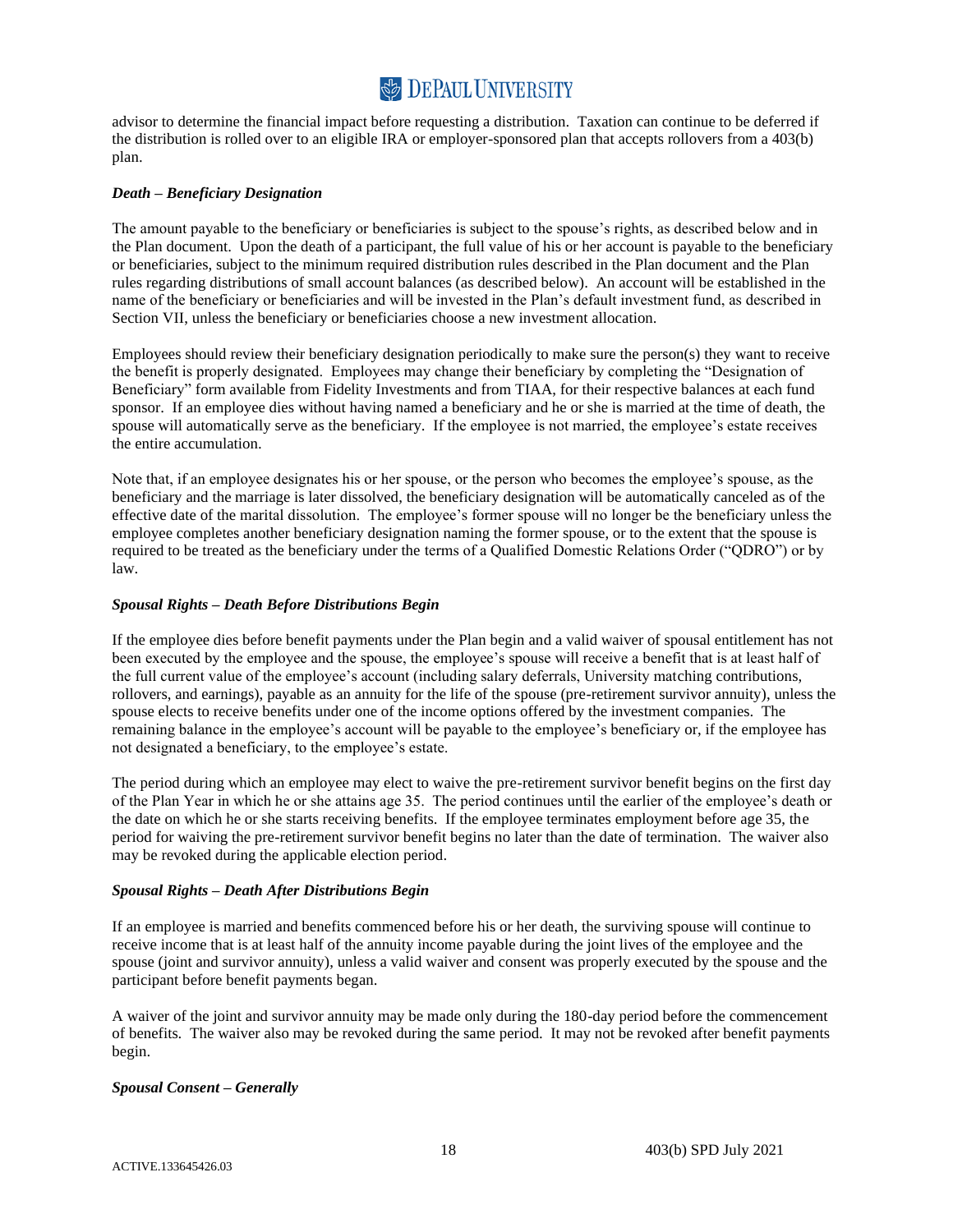All spousal consents must be in writing and either notarized or witnessed by a Plan representative and contain an acknowledgment by the spouse as to the effect of the consent. All such consents are irrevocable. A spousal consent is not required if the employee can establish to the University's satisfaction that he or she has no spouse or that the spouse cannot be located. Unless a QDRO, as defined in Code Section 414(p), requires otherwise, the spouse's consent shall not be required if the employee is legally separated or he or she has been abandoned (within the meaning of local law), and the employee has a court order to such effect.

The spousal consent must specifically designate the beneficiary or otherwise expressly permit designation of the beneficiary by the employee without any further consent by the spouse. If a designated beneficiary dies, a new consent is necessary, unless the express right to designate a new beneficiary has been consented to. A consent that permits designations by the employee without any requirement of further consent by the spouse must acknowledge that the spouse has the right to limit consent to a specific beneficiary and a specific form of benefit, and that the spouse voluntarily elects to relinquish either or both of such rights.

A consent to an alternative form of benefit must either specify a specific form or expressly permit designation by the employee without further consent. A consent is only valid as long as the spouse at the time of the employee's death, or earlier benefit commencement, is the same person who signed the consent. A revocation of a prior waiver may be made by a participant without the consent of the spouse at any time before benefit payments begin.

If a QDRO establishes the rights of another person to your benefits under this Plan, then payments will be made according to that order. A QDRO may preempt the usual requirements that the spouse be considered the primary beneficiary for a portion of the employee's accumulation under the Plan.

#### <span id="page-21-0"></span>*Restrictions*

Note that certain investment options such as the TIAA Traditional Annuity may have restrictive distribution provisions that would prohibit or delay a distribution under one of the above provisions. Please see Table B – TIAA Withdrawal Options/Restrictions in Section IX above.

#### <span id="page-21-1"></span>*Requesting a Distribution*

To obtain more information regarding distributions, to learn about the various options for receiving distributions, or to request a distribution, contact Fidelity Investments or TIAA. Contact information is in Section XIII of this SPD. The normal form of benefit available under the Plan for an unmarried participant is a life annuity and for a married participant is a qualified joint and survivor annuity.

Optional forms of benefits under Fidelity Investments include:

- lump sum or partial payments;
- fixed or variable annuities; and
- installment payments.

Optional forms of benefits under TIAA investments include:

- Single life annuity, with or without guaranteed periods of 10, 15 or 20 years;
- 50, 66⅔, 75 or 100% joint and survivor annuities, with or without guaranteed periods of 10, 15 or 20 years;
- single sums;
- systematic withdrawals;
- interest only;
- small sum payments;
- repurchase; and
- <span id="page-21-2"></span>fixed period annuities.

#### *Minimum Distributions*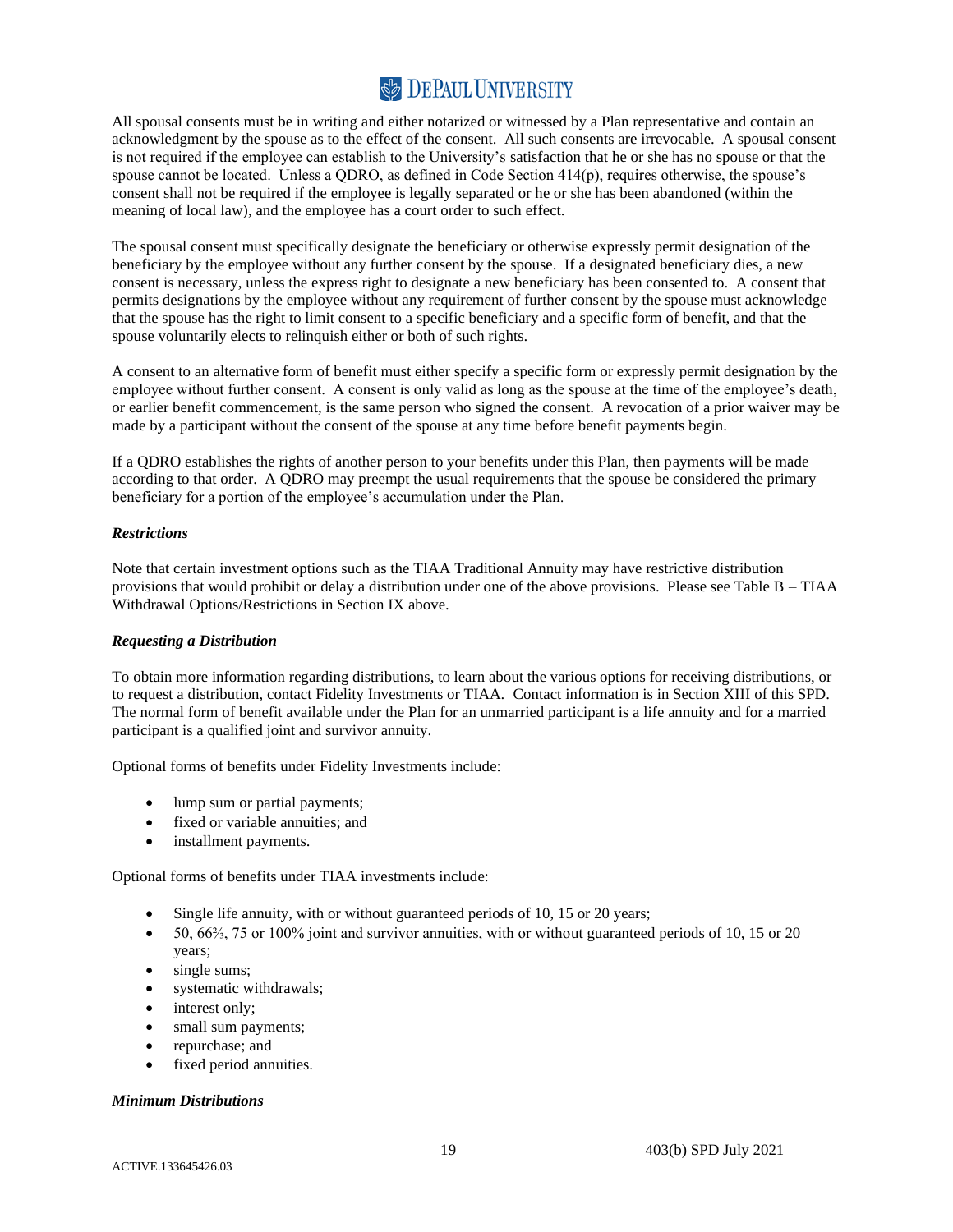Generally, a participant may delay withdrawals from the Plan after severance from employment. However, IRS regulations require that an individual who has left the University must begin receiving a specified minimum amount by April 1st of the year after the calendar year in which such person reaches age 70½ and by December 31st of every year thereafter. Beginning January 1, 2020, the age at which terminated individuals must begin minimum distributions changed from age 70½ to 72. This is effective only for individuals who attained age 70½ after December 31, 2019. Individuals who attained age 70½ prior to January 1, 2020 were required to take minimum distributions in 2020 and thereafter. However, for the 2020 Plan Year, all minimum required distributions were allowed to be waived under the Coronavirus Aid, Relief and Economic Security (CARES) Act signed March 27, 2020 in response to the COVID-19 pandemic. For accounts with Fidelity Investments, 2020 minimum required distributions were waived, unless the participant elected to receive the distributions. For accounts with TIAA, minimum required distributions were paid, unless the participant elected to waive the distributions. For participants with an account with both TIAA and Fidelity Investments and who were already receiving minimum required distributions in a series of substantially periodic payments, 2020 minimum required distributions were paid, unless the participant elected to waive the distributions. Contact Fidelity Investments or TIAA for more information about required minimum distributions.

If an employee continues working at the University beyond the age of 72 (or age 70½ if the employee reached age 70½ before January 1, 2020), he or she can continue deferring distributions from the Plan until April 1 following the year of retirement. If an employee does not begin receiving income in accordance with this requirement, substantial tax penalties may be imposed. Please note that the minimum distribution requirements were suspended for the Plan Year beginning on January 1, 2009, and ending on December 31, 2009, unless the participant elected such distribution. For more information regarding minimum distributions, contact Fidelity Investments or TIAA.

#### <span id="page-22-0"></span>*Distributions of Small Accounts*

If the value of a participant's (or, in the event of the participant's death, a beneficiary's) account balance is \$1,000 or less (not including any portion of the account balance that is attributable to rollover contributions and related earnings) as of the date on which the participant terminates employment or any subsequent date, the entire balance of the participant's account will be distributed to him or her in a lump-sum payment as soon as practicable after that date.

### <span id="page-22-1"></span>**Section XI: Claims and Appeals**

#### <span id="page-22-2"></span>*Initial Claim*

If your application for benefits is denied, or if you receive less than that to which you think you are entitled, you may submit a written claim for benefits to the Plan Administrator. You must refer to the Plan provisions on which your request is based and state the facts that you believe justify payment or increase of benefits.

The Plan Administrator will review your claim for benefits within 90 days after receiving your written request. If special circumstances prevent your claim from being processed within 90 days, the Plan Administrator must notify you that the time for making a decision will require up to 90 additional days. The Plan Administrator generally will notify you of its decision within 90 days (180 days if the Plan Administrator has determined and informed you that an extension is necessary).

If the benefit determination is a denial, reduction or termination of a benefit, or a failure to provide or make a benefit payment (in whole or in part), even if the basis for the determination is ineligibility, it will be considered an "adverse benefit determination." If your claim for benefits results in an adverse benefit determination, the Plan Administrator will notify you, in writing or electronically, of the determination. The notice will be written in a manner designed for you to understand and will be delivered or mailed to you. The notice will include the following: (i) the specific reasons for the adverse benefit determination; (ii) references to the Plan provisions on which the determination is based; (iii) a description of any additional information that is necessary to perfect the claim and an explanation of why such information is necessary; (iv) a statement that you are entitled to receive, upon request and free of charge, reasonable access to and copies of all documents, records, and other information relevant to your claim for benefits; and (v) a description of the Plan's review procedures and the limits applicable to such procedures, including a statement of your right to bring a civil action under ERISA Section 502(a) following an adverse benefit determination.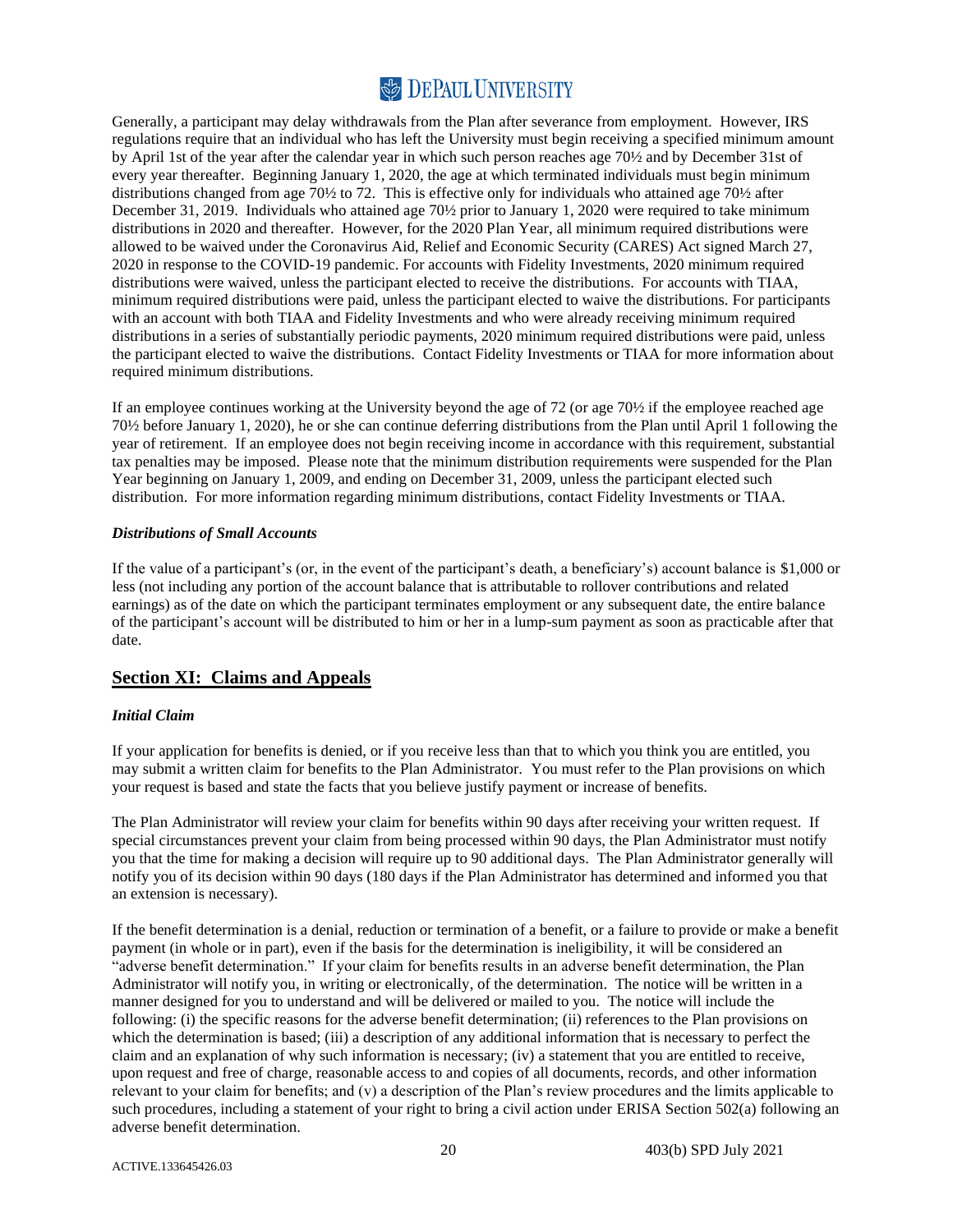#### <span id="page-23-0"></span>*Appeal of Adverse Benefit Determination*

You (or your authorized representative) have 60 days after you receive a denial notice to appeal an adverse benefit determination. In connection with your appeal of the adverse benefit determination, you may review pertinent documents and submit issues and comments in writing. Within 60 days after receiving your written request for review, the Plan Administrator must review the request and issue a decision, unless special circumstances require an extension of up to 60 additional days. If the Plan Administrator determines that an extension is necessary, you will receive written notice of the extension during the initial 60-day period. The extension notice will describe the special circumstances requiring the extension and set forth a date by which the Plan Administrator expects to issue a determination on review.

The Plan Administrator will issue its decision on appeal in writing or electronically. The Plan Administrator's decision will be final and conclusive. If the decision is an adverse benefit determination, the notice will: (i) include specific reasons for the adverse determination; (ii) be written in a manner designed for you to understand; (iii) contain specific references to the pertinent Plan provisions upon which the decision is based; (iv) state that you are entitled to receive, upon request and free of charge, reasonable access to and copies of all documents, records, and other information relevant to your claim for benefits; and (v) a description of the review process under the Plan and the time limits applicable to such procedures, including a statement of your right to bring an action under ERISA Section 502(a) following an adverse benefit determination on review.

#### <span id="page-23-1"></span>*Disability Claims*

All claims for disability benefits will be decided in a manner designed to ensure the persons involved in the decision-making process are independent and impartial. This means that decisions regarding hiring, compensation, termination, promotion, or other similar matters with respect to any person involved in the decision-making process (such as the claims administrator or a medical or vocational expert) will not be made based on any consideration that such individual will support a denial of benefits.

If you are not eligible to participate in the University's long-term disability plan and your claim involves a determination as to whether you have a disability, then the procedures described above will be modified as described below. Claims will be directed to the Plan Administrator. The 90-day period for responding to the claim will be a 45-day period. That 45-day period may be extended by the Plan Administrator for up to 30 days, provided that the Plan Administrator both determines that such an extension is necessary due to matters beyond its control and notifies the claimant, prior to the expiration of the initial 45-day period, of the circumstances requiring the extension of time and the date by which the Plan Administrator expects to make a decision. If, prior to the end of the first 30-day extension period, the Plan Administrator determines that, due to matters beyond its control, a decision cannot be made within that extension period, the period for making the determination may be extended for up to 30 more days, provided that you are notified, prior to the expiration of the first 30-day extension period, of the circumstances requiring the extension and the date as of which the Plan Administrator expects to make a decision. In the case of any extension, the notice of extension will specifically explain the standards on which entitlement to a benefit is based, the unresolved issues that prevent a decision on the claim, the additional information needed to resolve those issues, and that you will be afforded at least 45 days within which to provide the specified information.

Any notice of an adverse benefit determination will be provided in a culturally and linguistically appropriate manner and will include the following: (i) a copy of any internal rule, guideline, protocol or other criterion that was relied on in making the determination or a statement that such criterion does not exist; (ii) if the adverse benefit determination is based on medical necessity, experimental treatment or a similar exclusion or limit, an explanation of the scientific or clinical judgment for the determination made, applying the terms of the Plan to the claimant's medical circumstances, or a statement that such explanation will be provided free of charge; and (iii) a statement that the claimant is entitled to receive, upon request and free of charge, reasonable access to, and copies of, all documents, records, and other information relevant to the claimant's claim for benefits.

In addition, the notice will include a discussion of the decision, including an explanation of the basis for disagreeing with or not following: (i) the view of health care professionals who have treated you or vocational professionals who have evaluated you and that you have presented to the Plan; (ii) the views of medical or vocational experts whose advice was obtained by the Plan in connection with your adverse determination (whether or not the advice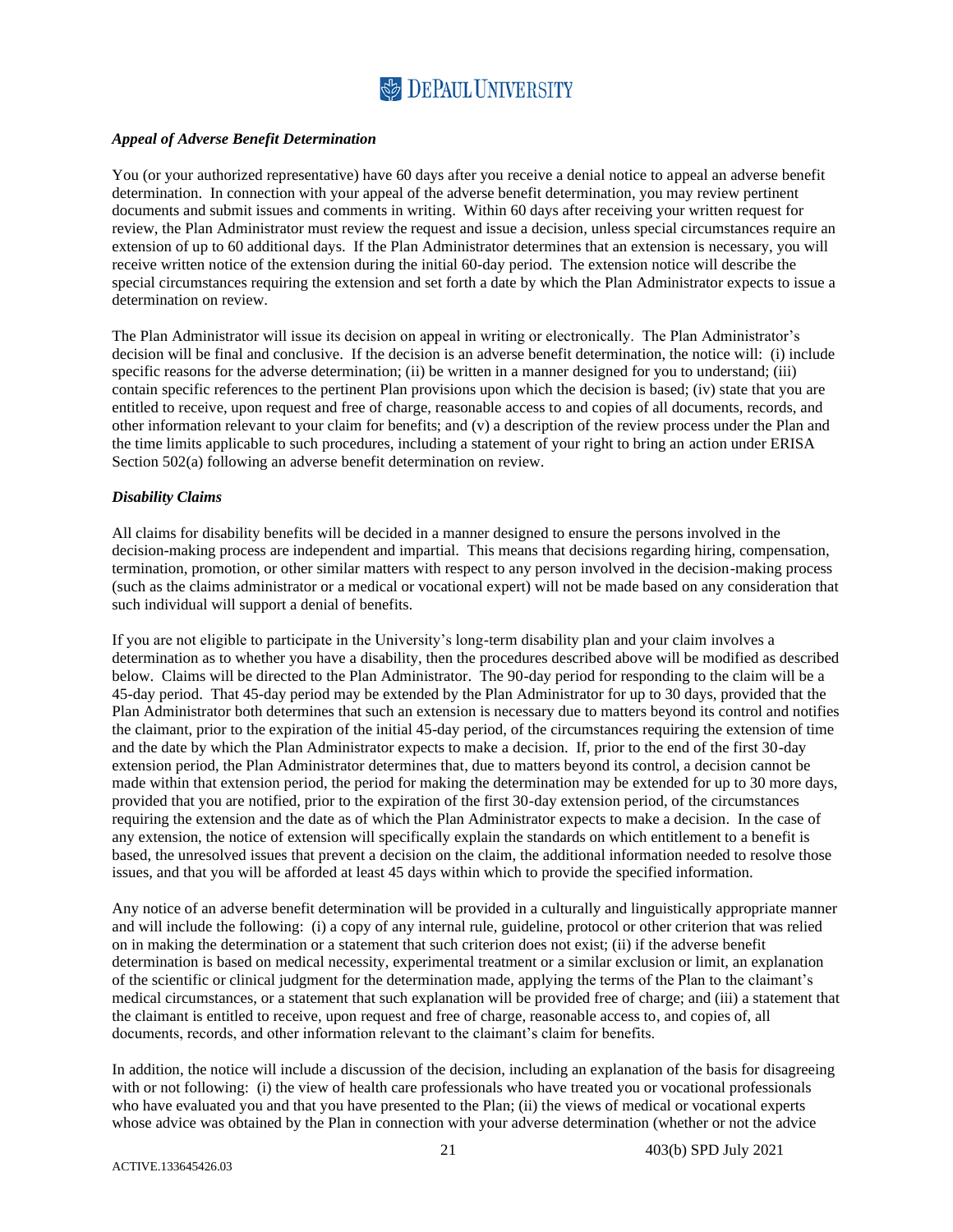was relied upon in making that decision); and (iii) a Social Security Administration disability determination that you have presented to the Plan. An adverse benefit determination includes a rescission (cancellation or discontinuance) of disability coverage.

The 60-day period for you to make an appeal is extended to 180 days for a claim that involves the determination of a disability if you are not eligible to participate in the University's long-term disability plan. In addition, any 60-day period during which you must be provided with notice of the decision on appeal, including the 60-day extension period, will be a 45-day period.

Before the claims administrator issues any adverse determination on appeal for disability benefits, you will also receive, free of charge, any new or additional evidence considered, relied upon, or generated by the claims administrator in connection with your claim, as well as any new or additional rationale on which the claims administrator's decision is based. This evidence and/or rationale will be provided to you as soon as possible and sufficiently in advance of the date your appeal decision is required to be provided, so that you have time to respond to the new or additional information. Any adverse benefit determination on appeal will include the information described above with respect to the initial adverse benefit determination, but will also describe the contractual limitations period, including the calendar date on which the contractual limitations period expires for the claim.

You will be deemed to have exhausted internal administrative remedies if the Plan fails to adhere to the claims procedures described above, unless the failure is a de minimis violation that is not prejudicial or harmful to you. You may request an explanation from the Plan describing why a failure to follow these claims procedures constitutes a de minimis violation.

### **Section XII: ERISA Rights**

As a participant in the Plan, you are entitled to certain rights and protections under ERISA. ERISA provides that all Plan participants shall be entitled to:

#### *Receive Information About Your Plan and Benefits*

- <span id="page-24-1"></span><span id="page-24-0"></span>• Examine, without charge, at the Plan Administrator's office, all documents governing the Plan (such as the Plan document and trust agreement), and a copy of the latest annual report (Form 5500 series) filed by the Plan with the U.S. Department of Labor and available at the Public Disclosure Room of the Employee Benefits Security Administration.
- Obtain, upon written request to the Plan Administrator, copies of documents governing the operation of the Plan, including copies of the latest annual report (Form 5500 series) and updated SPD. The Plan Administrator may charge a reasonable amount for the copies.
- Receive a summary of the Plan's annual financial report. The Plan Administrator is required by law to furnish each participant with a copy of this summary annual report.
- <span id="page-24-2"></span>• Obtain a statement telling you whether you have a right to receive a benefit at normal retirement age (age 65) and, if so, what your benefits would be at normal retirement age if you stop working under the Plan now. This statement must be requested in writing and is not required to be given more than once every twelve (12) months. The Plan must provide the statement free of charge.

### *Prudent Actions by Plan Fiduciaries*

In addition to creating rights for Plan participants, ERISA imposes duties upon the persons who are responsible for the operation of the Plan. These persons are referred to as "fiduciaries" in the law. Fiduciaries must act solely in the interest of the Plan participants and beneficiaries, and they must exercise prudence in the performance of their duties under the Plan.

No one, including the University or any other person, may fire you or otherwise discriminate against you in any way to prevent you from obtaining your benefits under the Plan or exercising your rights under ERISA.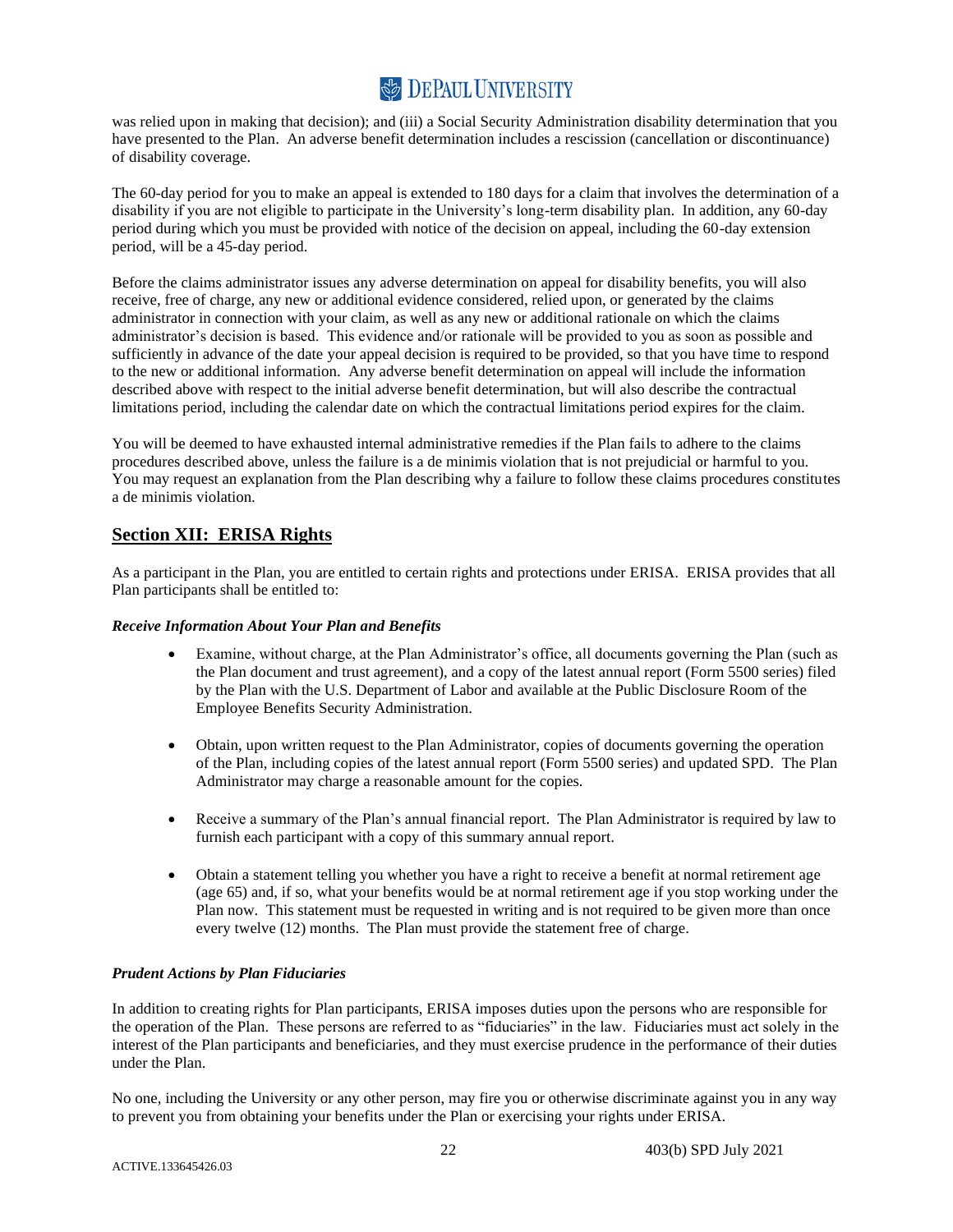#### <span id="page-25-0"></span>*Enforce Your Rights*

If your claim for benefits under the Plan is denied in whole or in part, you have a right to know the reason for the denial, to obtain (without charge) copies of documents relating to the decision, and to appeal any denial, all within certain time schedules, as explained in this SPD.

Under ERISA, there are steps you can take to enforce the rights described above. For instance, if you request copies of the Plan documents or the latest annual report from the Plan and do not receive them within 30 days, you may file suit in a Federal court. In such a case, the court may require the Plan Administrator to provide the materials and pay you up to \$110 a day until you receive the materials, unless the materials were not sent because of reasons beyond the Plan Administrator's control.

If you have a claim for benefits that is denied or ignored, in whole or in part, you may file suit in a state or Federal court. In addition, if you disagree with the Plan's decision or lack thereof concerning the qualified status of a domestic relations order, you may file suit in Federal court. If it should happen that Plan fiduciaries misuse the Plan's money, or if you are discriminated against for asserting your rights, you may seek assistance from the U.S. Department of Labor, or you may file suit in a Federal court. The court will decide who should pay court costs and legal fees. If you are successful, the court may order the person you have sued to pay these costs and fees. If you lose, the court may order you to pay these costs and fees (for example, if it finds your claim is frivolous).

#### <span id="page-25-1"></span>*Assistance With Your Questions*

If you have any questions about the Plan or this SPD, you should contact the Plan Administrator for assistance. If you have any questions about this statement or about your rights under ERISA, or if you need assistance in obtaining documents from the Plan Administrator, you should contact the nearest office of the Employee Benefits Security Administration ("EBSA"), U.S. Department of Labor, listed in your telephone directory, or the Division of Technical Assistance and Inquiries, EBSA, U.S. Department of Labor, 200 Constitution Avenue NW, Washington, DC 20210. You also may obtain certain publications about your rights and responsibilities under ERISA by calling the EBSA publications hotline.

#### <span id="page-25-2"></span>**Section XIII: Contact and Miscellaneous Plan Information**

| Plan Name                    | DePaul University 403(b) Retirement Plan                                                                                                                                                                                                                                                                                                                                                                                                                                                                                                                                                    |  |  |
|------------------------------|---------------------------------------------------------------------------------------------------------------------------------------------------------------------------------------------------------------------------------------------------------------------------------------------------------------------------------------------------------------------------------------------------------------------------------------------------------------------------------------------------------------------------------------------------------------------------------------------|--|--|
|                              | <b>Type of Plan:</b> Defined contribution 403(b) plan.                                                                                                                                                                                                                                                                                                                                                                                                                                                                                                                                      |  |  |
|                              | The Plan is intended to comply with ERISA Section $404(c)$ , which means that the<br>Plan's fiduciaries are not responsible for losses that may result from your<br>investment choices because you direct the investment of your accounts under the<br>Plan.                                                                                                                                                                                                                                                                                                                                |  |  |
|                              | <b>Governing Law:</b> The Plan is governed by the laws of the State of Illinois, to the<br>extent they are not preempted by federal law.                                                                                                                                                                                                                                                                                                                                                                                                                                                    |  |  |
|                              | <b>Non-PBGC Insured Plan:</b> The Pension Benefit Guaranty Corporation<br>("PBGC"), an insurance agency established by ERISA, insures certain types of<br>benefit plans that provide retirement benefits. These plans have one or more<br>formulas to determine the amount of benefits that are to be paid. The PBGC does<br>not insure the DePaul University 403(b) Retirement Plan because the benefit<br>amount cannot be determined by a formula. The benefit amount payable to you<br>is determined by the value of your account when you become eligible for a final<br>disbursement. |  |  |
| Plan Sponsor and<br>Employer | DePaul University,<br>Office of Human Resources: (312) 362-8500                                                                                                                                                                                                                                                                                                                                                                                                                                                                                                                             |  |  |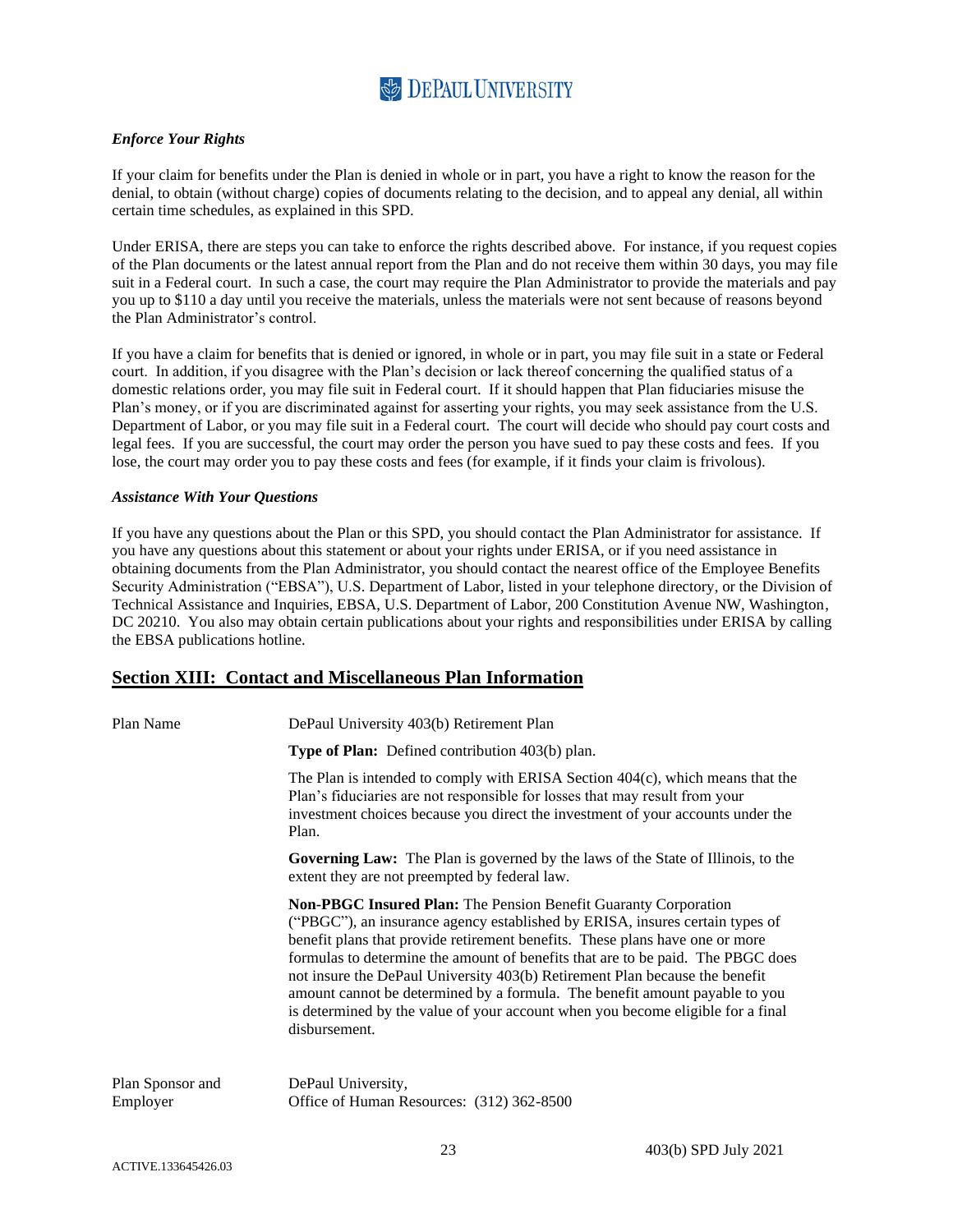|                                                                   | Attn: Benefits Department: (312) 362-8232<br>Mailing Address: 1 E. Jackson Blvd, Chicago, IL 60604<br>Office Location: 14 E. Jackson Blvd, 13th Floor, Chicago, IL 60604<br>Email Address: 403bretirement@depaul.edu<br>Website: go.depaul.edu/403b                                                                                                                                                                                                                                                                                                                                                                                                                  |
|-------------------------------------------------------------------|----------------------------------------------------------------------------------------------------------------------------------------------------------------------------------------------------------------------------------------------------------------------------------------------------------------------------------------------------------------------------------------------------------------------------------------------------------------------------------------------------------------------------------------------------------------------------------------------------------------------------------------------------------------------|
| <b>Employer Identification</b><br>Number (EIN)                    | 36-2167048                                                                                                                                                                                                                                                                                                                                                                                                                                                                                                                                                                                                                                                           |
| Plan Number                                                       | 001                                                                                                                                                                                                                                                                                                                                                                                                                                                                                                                                                                                                                                                                  |
| Plan Administrator                                                | 403(b) Investment and Plan Administrative Committee<br>DePaul University,<br>1 E. Jackson Blvd, Chicago, IL 60604                                                                                                                                                                                                                                                                                                                                                                                                                                                                                                                                                    |
|                                                                   | The Plan Administrator keeps the records for the Plan and is responsible for the<br>administration of the Plan. The Plan Administrator has discretionary authority<br>to construe the terms of the Plan and make determinations on questions that may<br>affect your eligibility for benefits. The Plan Administrator will also answer any<br>questions you may have about the Plan.                                                                                                                                                                                                                                                                                 |
| Agent for Service of                                              | Kathryn Stieber                                                                                                                                                                                                                                                                                                                                                                                                                                                                                                                                                                                                                                                      |
| <b>Legal Process</b>                                              | Vice President, General Counsel and Secretary<br>DePaul University<br>55 East Jackson Boulevard, 22 <sup>nd</sup> Floor<br>Chicago, IL 60604-2287                                                                                                                                                                                                                                                                                                                                                                                                                                                                                                                    |
|                                                                   | Legal process may also be made upon the Plan Administrator c/o                                                                                                                                                                                                                                                                                                                                                                                                                                                                                                                                                                                                       |
|                                                                   | Office of the General Counsel<br>DePaul University<br>55 East Jackson Boulevard, 22 <sup>nd</sup> Floor<br>Chicago, IL 60604-2287                                                                                                                                                                                                                                                                                                                                                                                                                                                                                                                                    |
| Plan Year                                                         | The Plan's financial records are maintained based on a twelve-month period of<br>time. This is known as the Plan Year. The Plan Year begins on January 1 and<br>ends on December 31.                                                                                                                                                                                                                                                                                                                                                                                                                                                                                 |
| <b>Qualified Domestic</b><br><b>Relations Orders</b><br>("QDROs") | As a general rule, a participant's account balance under the Plan cannot be<br>assigned or alienated. This means an account under the Plan may not be sold,<br>used as collateral for a loan, given away or otherwise transferred. In addition,<br>no creditors (except the IRS) may attach, garnish or otherwise interfere with a<br>participant's account under the Plan.                                                                                                                                                                                                                                                                                          |
|                                                                   | There is one major exception to the general rule. The Plan Administrator may<br>be required by law to recognize obligations that a participant incurs as a result<br>of court ordered child support or alimony payments. The Plan Administrator<br>must honor a "qualified domestic relations order," which is defined as a decree<br>or order issued by a court that obligates an individual to pay child support or<br>alimony, or otherwise allocates a portion of a retirement plan account to a<br>spouse, former spouse, child or other dependent. If the Plan Administrator<br>receives a QDRO applicable to a participant's account, all or a portion of the |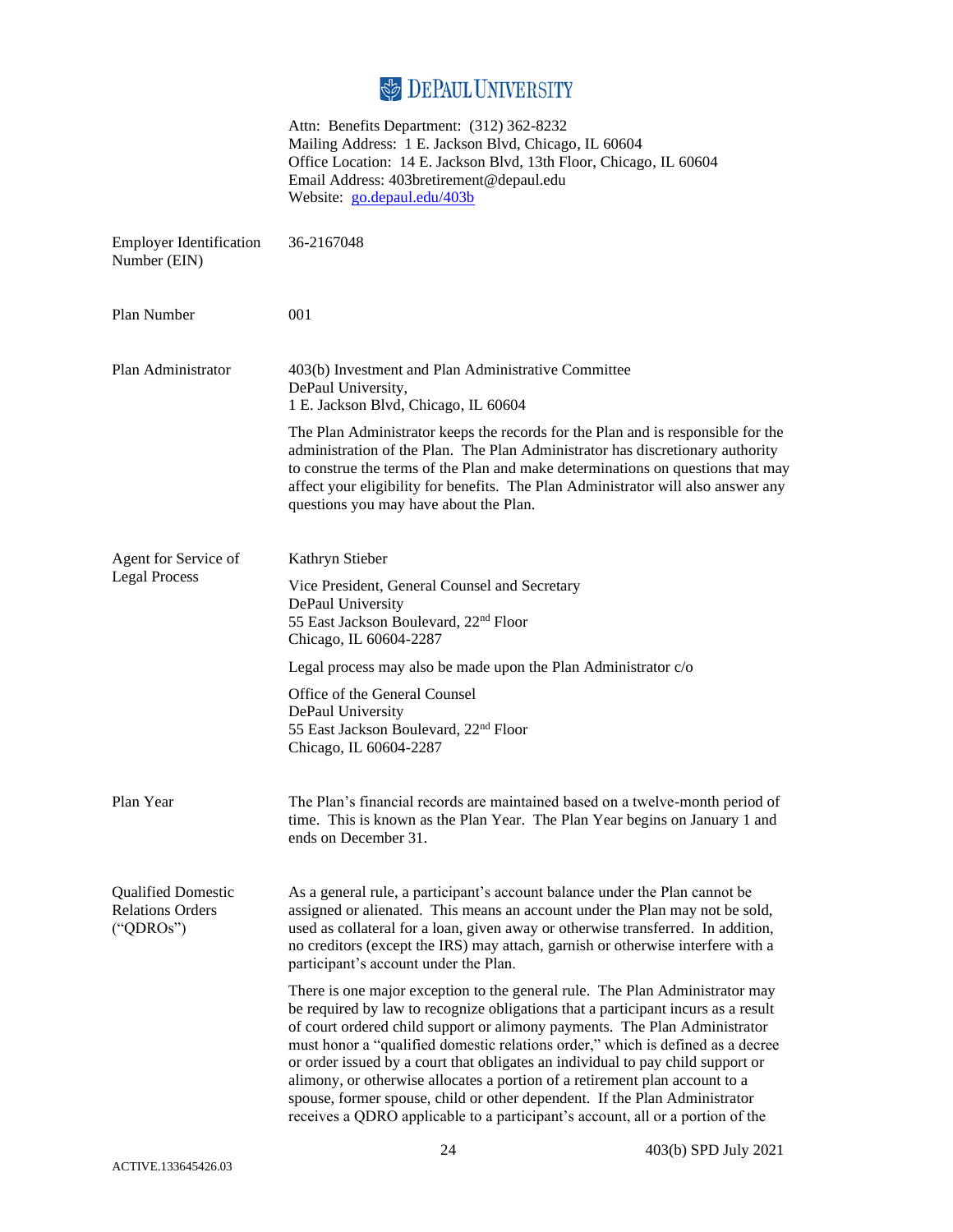|                                          | benefits may be used to satisfy the obligation. The Plan Administrator will<br>determine the validity of any domestic relations order received in accordance<br>with the QDRO procedures it has developed. Copies of the QDRO procedures<br>are available upon request and free of charge to participants, and the<br>participant's spouse or designated representative by contacting the Plan<br>Administrator.                                              |
|------------------------------------------|---------------------------------------------------------------------------------------------------------------------------------------------------------------------------------------------------------------------------------------------------------------------------------------------------------------------------------------------------------------------------------------------------------------------------------------------------------------|
| Amendment and<br>Termination of the Plan | The Plan may be amended in any manner, at any time and from time to time, by<br>action of the Board or the 403(b) Committee, as set forth under the Plan<br>document.                                                                                                                                                                                                                                                                                         |
|                                          | Although the University intends to continue the Plan from year to year, the<br>Board reserves the right to terminate the Plan, in whole or in part, at any time.<br>In the event of any such termination of the Plan, all affected participants will<br>remain fully vested.                                                                                                                                                                                  |
| Fund Sponsors and Plan                   | <b>Fidelity Investments Contact Information</b>                                                                                                                                                                                                                                                                                                                                                                                                               |
| Trustees                                 | Secure Website: www.netbenefits.com/depaul                                                                                                                                                                                                                                                                                                                                                                                                                    |
|                                          | Simply log on to Fidelity NetBenefits, virtually anywhere, any time for<br>immediate, secure access to your account. You can enroll online, view your<br>account balance, request exchanges between investment options, track your<br>contributions, obtain the latest performance information, review mutual fund<br>options and information, use online planning tools and calculators, view quarterly<br>market updates and obtain forms and publications. |
|                                          | Fidelity Retirement Benefits Line: (800) 343-0860                                                                                                                                                                                                                                                                                                                                                                                                             |
|                                          | Speak to a Fidelity Investments Retirement Specialist about Plan benefits,<br>enrollment information, mutual fund options, contributions, fund exchanges,<br>retirement planning, account consolidation, rollovers and distribution options or<br>any other questions. Retirement Specialists are available Monday to Friday 7:00<br>a.m. to 11:00 p.m. CT. The automated voice response system is available<br>virtually 24 hours a day, 7 days a week.      |
|                                          | <b>One-on-One Counseling Appointments: visit</b><br>www.fidelity.com/atwork/reservations or call (800) 642-7131.                                                                                                                                                                                                                                                                                                                                              |

To meet one-on-one with a consultant on campus to discuss investment choices, income options, benefits, contributions, pre-retirement illustrations, and taxation.